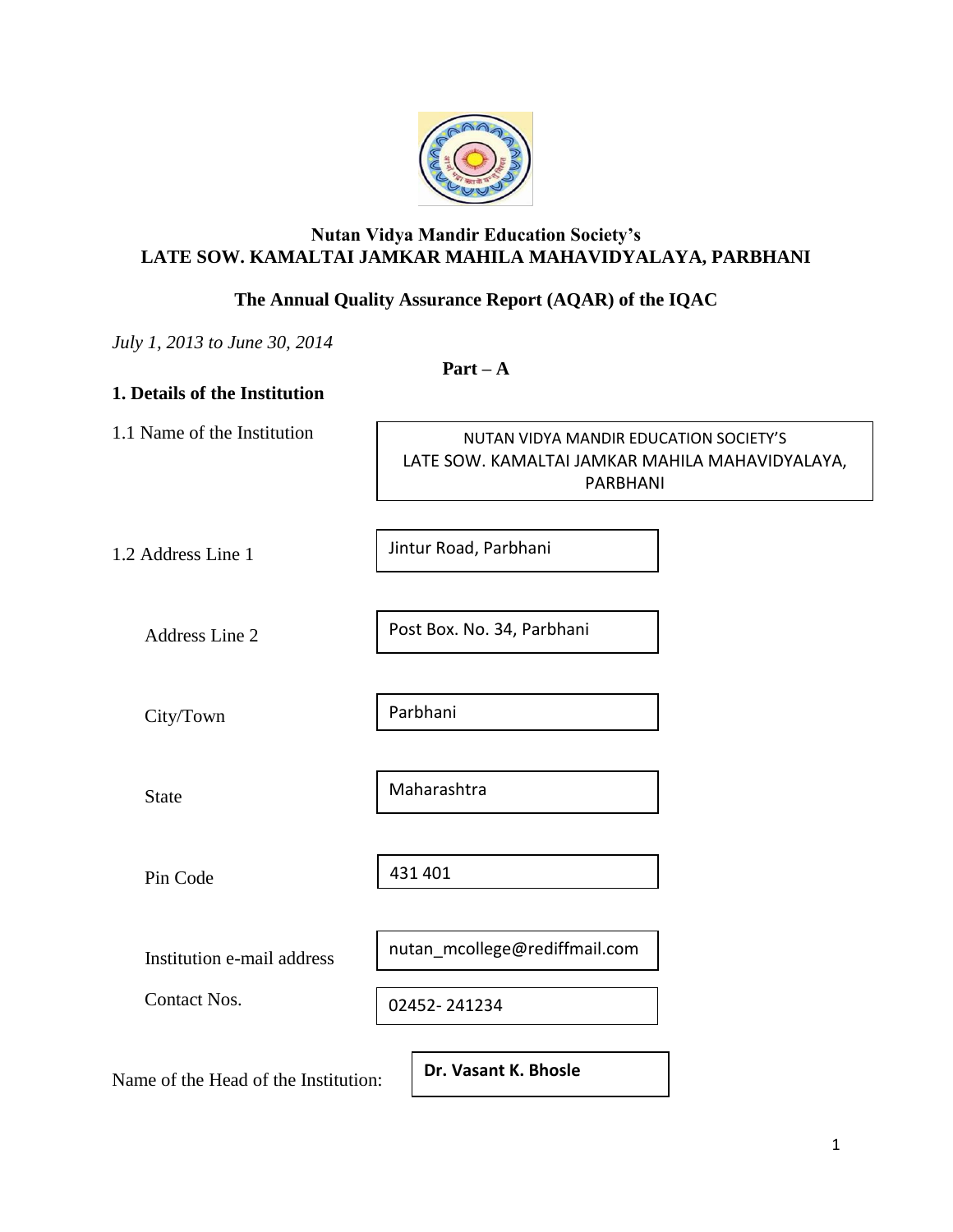| Tel. No. with STD Code:                                                                        | 02452-241234           |
|------------------------------------------------------------------------------------------------|------------------------|
| Mobile:                                                                                        | 9423143837             |
| Name of the IQAC Co-ordinator:                                                                 | Dr. Devidas R. Bhagwat |
| Mobile:                                                                                        | 9423142956             |
| IQAC e-mail address:                                                                           | drbhagwat29@gmail.com  |
| 1.3 NAAC Track ID(For ex. MHCOGN 18879)                                                        | MHCOGN - 13350         |
| 1.4 NAAC Executive Committee No. & Date:<br>$(For\: Example E C/32/4.4.4/143, data 3.5, 2004)$ | EC/62/RAR/051          |

*(For Example EC/32/A&A/143 dated 3-5-2004. This EC no. is available in the right corner- bottom of your institution's Accreditation Certificate)*

1.5 Website address:

www.nvmes.com

Web-link of the AQAR:

http://nvmes.com/iqac/AQAR2013-14.doc

For ex. http://www.ladykeanecollege.edu.in/AQAR2012-13.doc

1.6 Accreditation Details

| Sl. No. | Cycle       | Grade | <b>CGPA</b>              | Year of<br>Accreditation | <b>Validity Period</b> |
|---------|-------------|-------|--------------------------|--------------------------|------------------------|
|         | $1st$ Cycle | B+    | $\overline{\phantom{0}}$ | 2004                     | 5 years                |
|         | $2nd$ Cycle |       | 3.02                     | 2013                     | 5 years                |

1.7 Date of Establishment of IQAC: DD/MM/YYYY

1.8 AQAR for the year *(for example 2010-11)*

28/06/2008

2013-14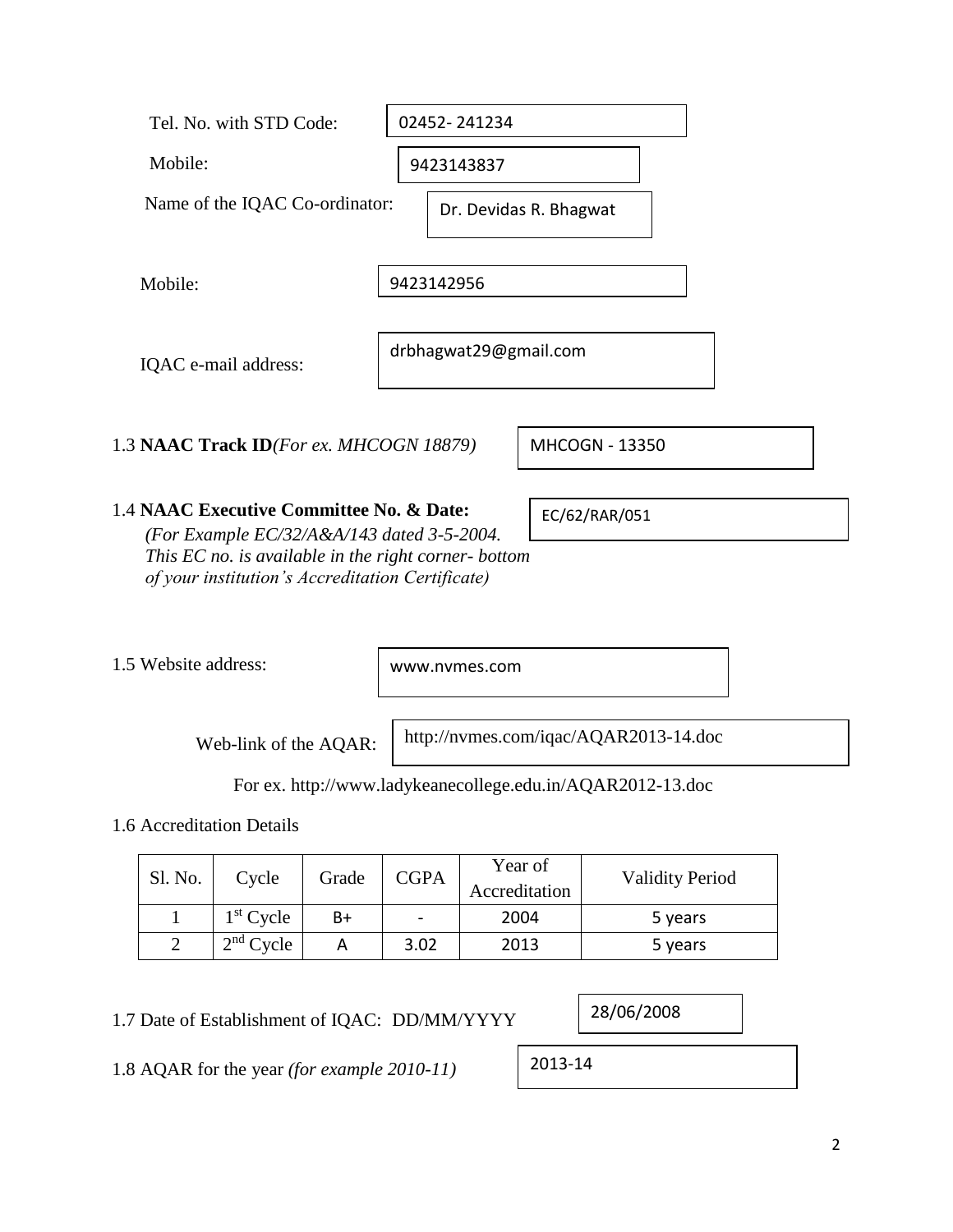1.9 Details of the previous year's AQAR submitted to NAAC after the latest Assessment and Accreditation by NAAC (*(for example AQAR 2010-11submitted to NAAC on 12-10-2011)*

i. AQAR 2012-13 submitted to NAAC on 28/02/2014 (**online**)

- 1.10 Institutional Status University State  $\left|\sqrt{\left|\right|}$  Central Deemed  $\left|\sqrt{\right|}$  Private Affiliated College  $Yes \mid \sqrt{\mid}$  No √ √
- Constituent College Yes | No Autonomous college of UGC Yes | No Regulatory Agency approved Institution  $Yes$   $\begin{array}{|c|c|c|c|c|} \hline \end{array}$  No (eg. AICTE, BCI, MCI, PCI, NCI) Type of Institution Co-education  $\Box$  Men Urban  $\sqrt{\vert \text{Rural} \vert}$  Tribal Financial Status Grant-in-aid  $\vert \sqrt{\vert} \cdot \text{UGC 2(f)}$ Grant-in-aid + Self Financing  $\boxed{\sqrt{\ }}$  Totally Self-financing 1.11 Type of Faculty/Programme Arts  $\left|\sqrt{\right|}$  Science Commerce  $\left|\sqrt{\right|}$  Law  $\left|\sqrt{\right|}$  PEI (Phys Edu) √ √ √ Women  $\sqrt{}$ √ **UGC 12B** √ √ √

TEI (Edu) Engineering Health Science Management Others (Specify) Computer Science, UGC career oriented courses- 02, Certificate courses- 04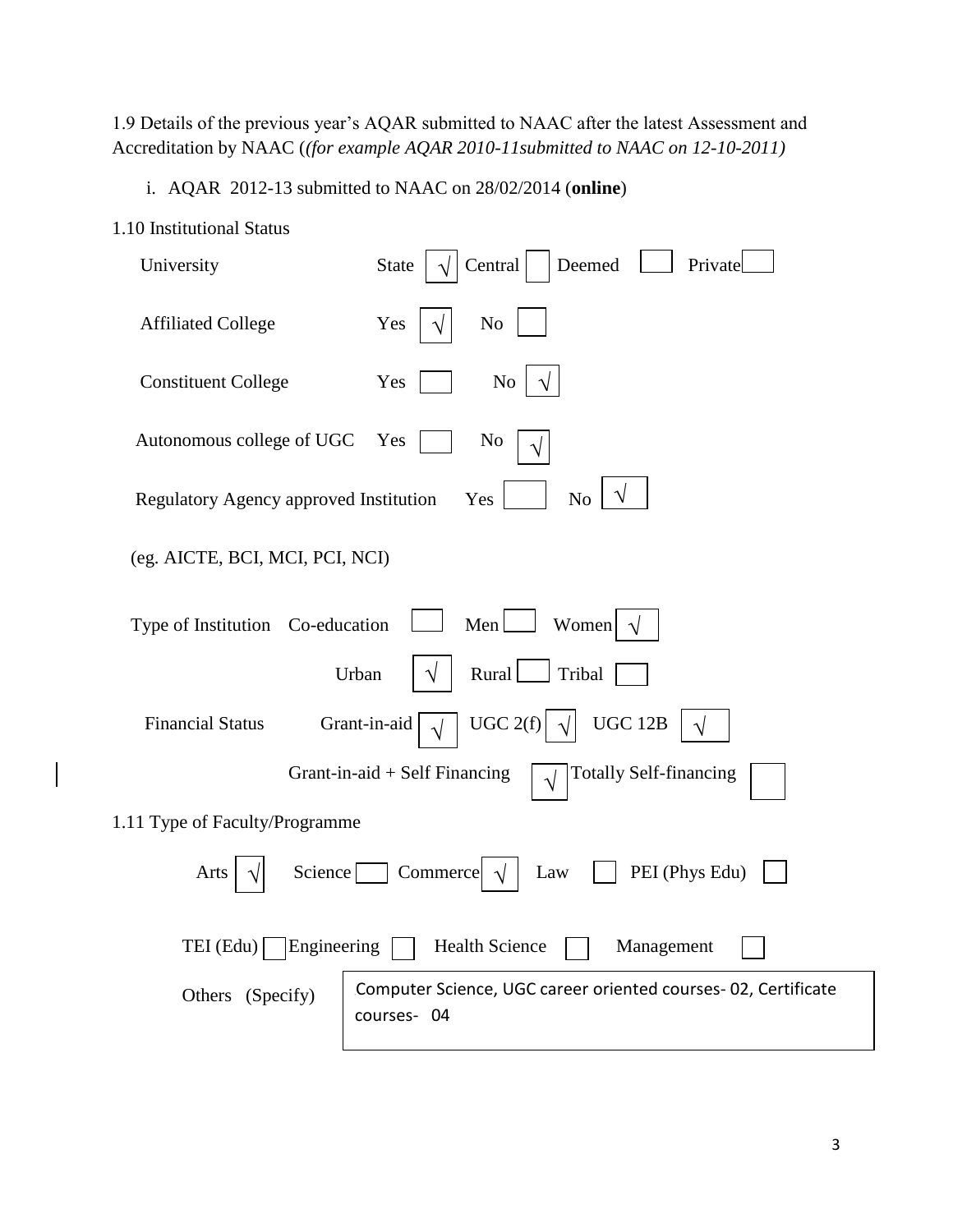1.12 Name of the Affiliating University *(for the Colleges)*

Swami Ramanand Teerth Marathwada University, Nanded



# **2. IQAC Composition and Activities**

| 2.1 No. of Teachers                       | 09 |
|-------------------------------------------|----|
| 2.2 No. of Administrative/Technical staff | 02 |
| 2.3 No. of students                       | 00 |
| 2.4 No. of Management representatives     | 02 |
| 2.5 No. of Alumni                         | 00 |
| 2.6 No. of any other stakeholder and      | 00 |
| community representatives                 |    |
| 2.7 No. of Employers/ Industrialists      | 00 |
|                                           |    |
| 2.8 No. of other External Experts         | 02 |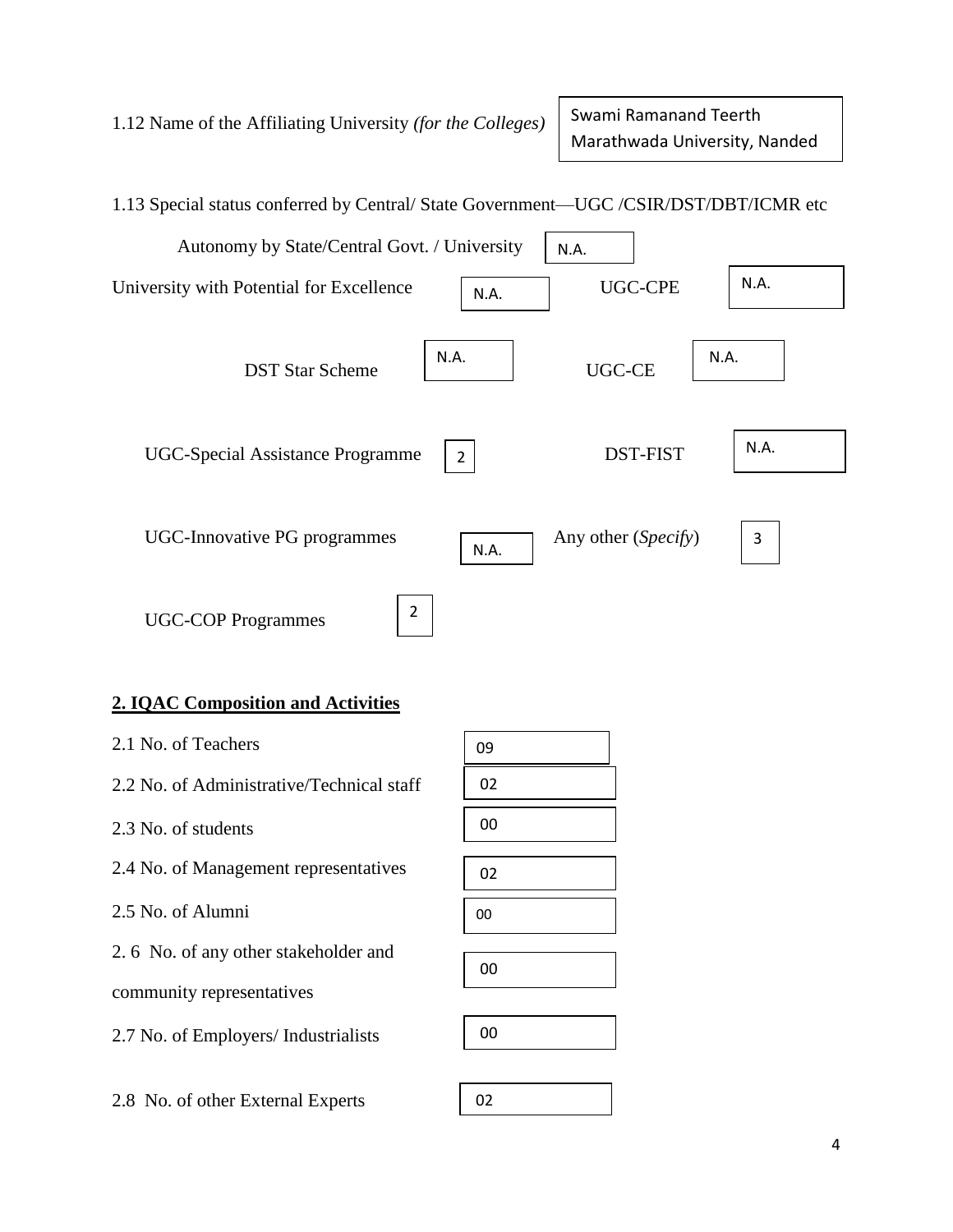| 2.9 Total No. of members<br>15                                                                                              |
|-----------------------------------------------------------------------------------------------------------------------------|
| 2.10 No. of IQAC meetings held<br>03                                                                                        |
| 2.11 No. of meetings with various stakeholders: No<br>Faculty<br>05<br>02                                                   |
| <b>Non-Teaching Staff Students</b><br>Alumni<br>Others<br>02<br>01<br>00                                                    |
| 2.12 Has IQAC received any funding from UGC during the year? Yes<br>N <sub>o</sub>                                          |
| $3,00,000/-$<br>If yes, mention the amount                                                                                  |
| 2.13 Seminars and Conferences (only quality related)                                                                        |
| (i) No. of Seminars/Conferences/ Workshops/Symposia organized by the IQAC                                                   |
| 02<br>International<br>Total Nos.<br>National<br><b>Institution Level</b><br><b>State</b>                                   |
| (ii) Themes                                                                                                                 |
| Necessity of Autonomous Status for Traditional Colleges<br>One Day District Level Workshop on 'Avishkar' Research Awareness |

2.14 Significant Activities and contributions made by IQAC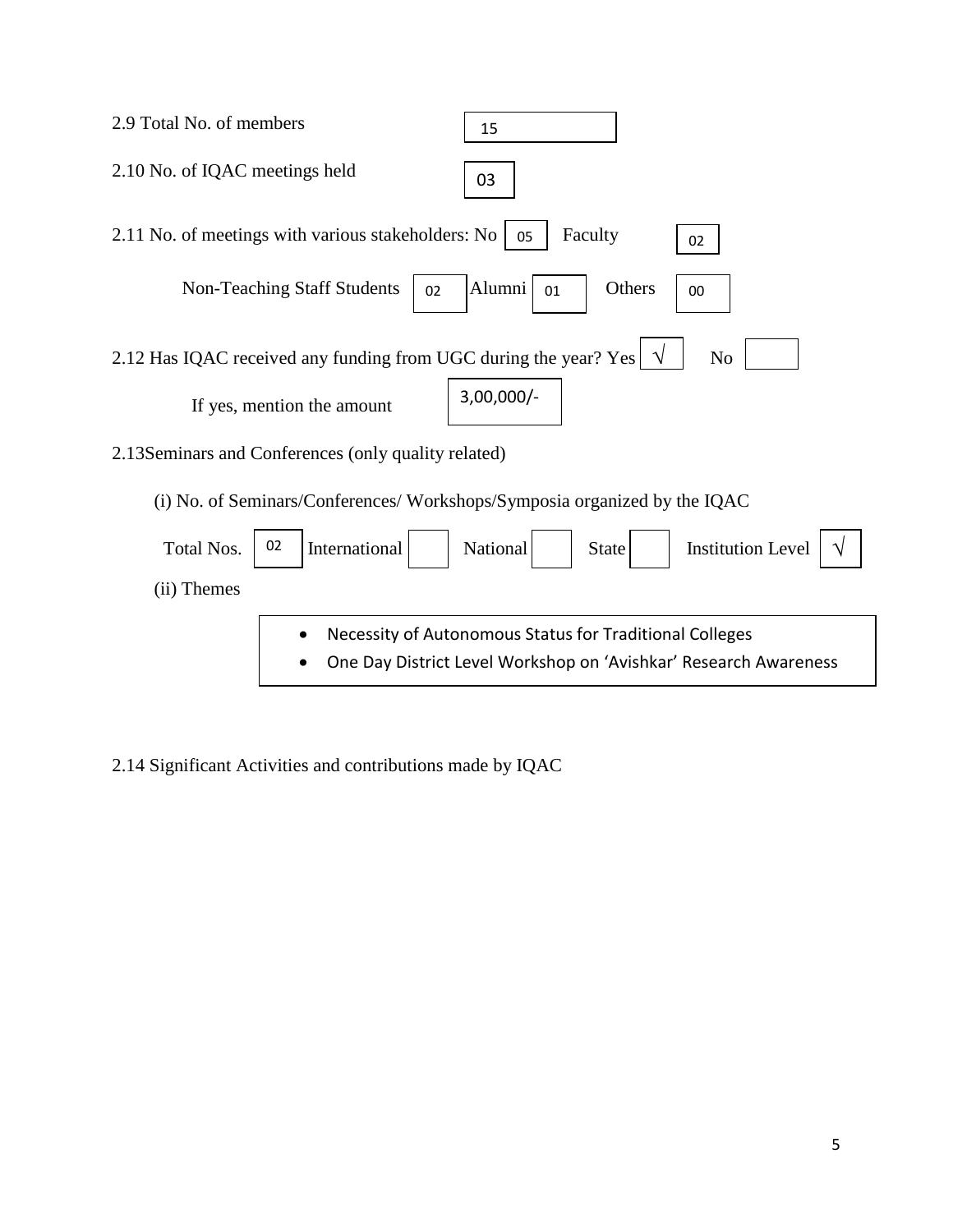Organization of **Institutional /Regional Level One Day Seminar on 'Necessity of Autonomous Status for Traditional Colleges'** on 17 /07/ 2013 Organization of College Level Research Festival 'Avishkar' organized by the Institution on 07 /09/ 2013 Organization of **One Day District Level Workshop on 'Avishkar' Research Awareness** organized by the Institution in collaboration with the Parent University on 23/07/2013 Organization of One Day District Level Research Festival 'Avishkar' organized by the Institution in collaboration with the Parent University on 18/10/2013 Organization of University Level Research Festival 'Avishkar -2013' organized by the Institution in collaboration with the Parent University on 26 -27 December 2013 For imparting the research culture in the Institution, the Institution has taken initiative. Use of innovative teaching methods such as Power point presentation Group Discussion, Seminar etc. Commencement of innovative courses such as Computer Hardware, Human Rights etc. Purchase of software for various courses like CMS Students induction programme for newly admitted students Encouraging the faculty for the use of ICT in teaching and learning process.

# 2.15 Plan of Action by IQAC/Outcome

The plan of action chalked out by the IQAC in the beginning of the year towards quality

enhancement and the outcome achieved by the end of the year \*

| Plan of Action                                | Achievements                                 |
|-----------------------------------------------|----------------------------------------------|
|                                               |                                              |
| Increase in publication of research papers in | Total publication                            |
| International, National and State level       | International:10                             |
| Conferences as well as reputed Peer           | National:21                                  |
| reviewed and non-peer reviewed Journals       | State:10                                     |
|                                               |                                              |
| To motivate the faculty members for           | Many faculty members participated and        |
| research                                      | presented research papers in International,  |
|                                               | National and State level seminar, conference |
| To motivate the faculty members for Minor     | The faculty members are working on the       |
| and Major research projects.                  | existing MRPs                                |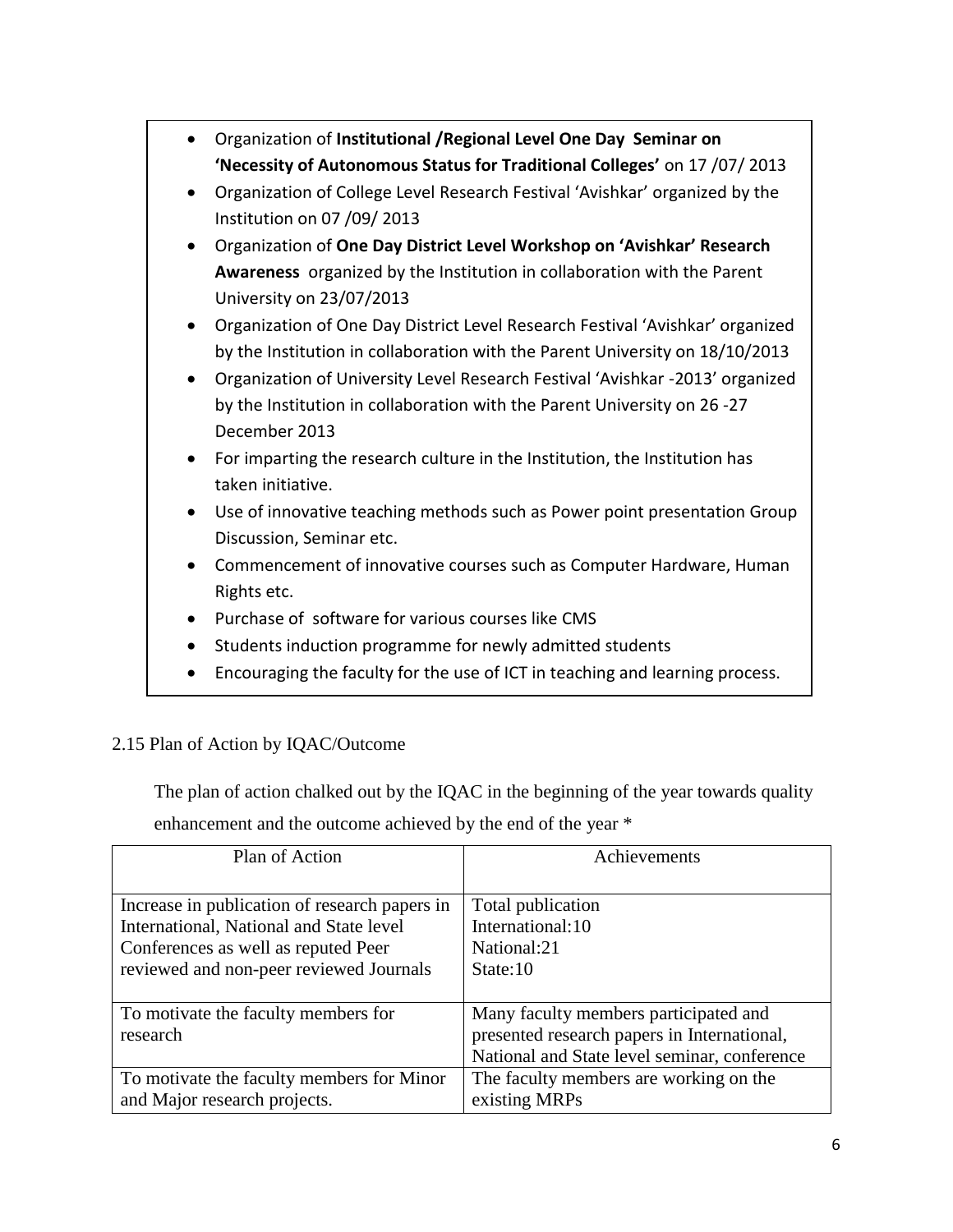| To motivate the faculty members to write<br>books/ edit the reference books | The faculty members are involved in writing     |
|-----------------------------------------------------------------------------|-------------------------------------------------|
|                                                                             | books and chapters/ articles in books.          |
| To enrich the library                                                       | Library committee formed. Numbers of books      |
|                                                                             | reference books purchased and journals in       |
|                                                                             | respective subjects subscribed.                 |
| To motivate the faculty members for                                         | Innovative teaching methods are used by the     |
| innovative teaching                                                         | faculty members especially PPT presentation,    |
|                                                                             | Group Discussion, Language Lab, Bridge          |
|                                                                             | <b>Course and Educational Tours</b>             |
|                                                                             |                                                 |
|                                                                             | Training programme is arranged for faculty      |
|                                                                             | members                                         |
| To motivate the students for research and                                   | As a part of syllabus, they are given projects. |
| extra-curricular activities                                                 |                                                 |
|                                                                             | Organized Research Festival 'Avishkar' at       |
|                                                                             | College, District and University level.         |
| To motivate the non-teaching staff for                                      | Training programme is arranged for Non-         |
| inculcating innovative administration                                       | teaching Staff                                  |
| methods                                                                     |                                                 |

*\* Attached the Academic Calendar as Annexure.*

| Yes $\vert \sqrt{\vert}$ No $\vert$  <br>2.15 Whether the AQAR was placed in statutory body                              |
|--------------------------------------------------------------------------------------------------------------------------|
| Management $\sqrt{\sqrt{S}}$ Syndicate $\sqrt{\sqrt{S}}$ Any other body                                                  |
| Provide the details of the action taken                                                                                  |
| Approval is given for the submission of AQAR 2013-14 from the Local Managing Committee<br>of the college for the action. |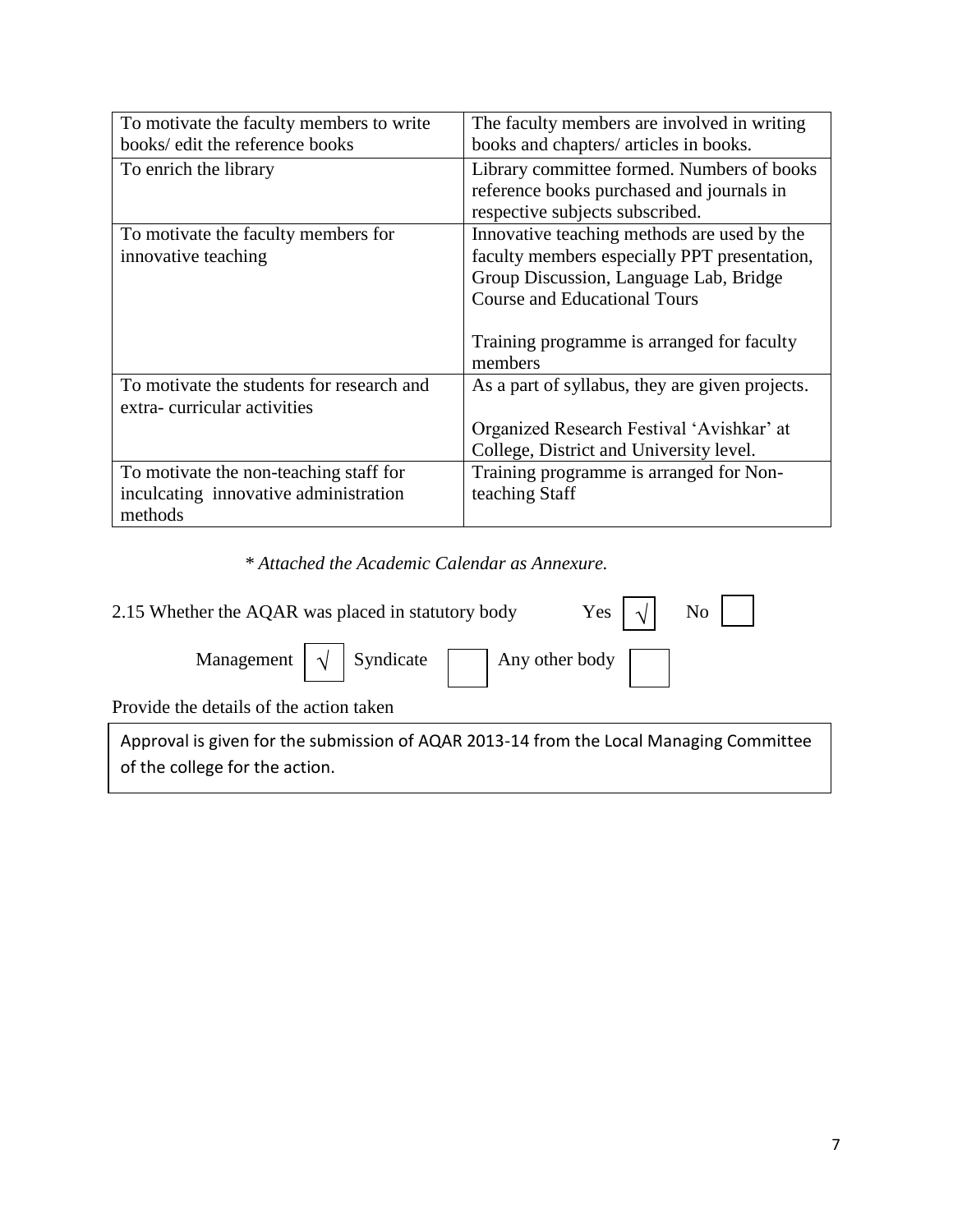# **Part – B**

# **Criterion – I**

# **1. Curricular Aspects**

# 1.1 Details about Academic Programmes

| Level of the<br>Programme | Number of<br>existing<br>Programmes | Number of<br>programmes<br>added during the<br>year | Number of<br>self-financing<br>programmes | Number of value<br>added / Career<br>Oriented<br>programmes |  |
|---------------------------|-------------------------------------|-----------------------------------------------------|-------------------------------------------|-------------------------------------------------------------|--|
| Ph.D.                     |                                     |                                                     |                                           |                                                             |  |
| PG                        | $\overline{2}$                      |                                                     | $\overline{c}$                            |                                                             |  |
| <b>UG</b>                 | 3                                   |                                                     |                                           | -                                                           |  |
| PG Diploma                |                                     |                                                     |                                           |                                                             |  |
| Advanced                  |                                     |                                                     |                                           |                                                             |  |
| Diploma                   |                                     |                                                     |                                           |                                                             |  |
| Diploma                   |                                     |                                                     | $\overline{2}$                            | $\overline{2}$                                              |  |
| Certificate               | $\overline{A}$                      |                                                     | 3                                         | 3                                                           |  |
| Others                    |                                     |                                                     |                                           |                                                             |  |
| <b>Total</b>              | 10                                  | 01                                                  | 08                                        | 05                                                          |  |

| Interdisciplinary |   |  | $\overline{\phantom{0}}$ |
|-------------------|---|--|--------------------------|
| Innovative        | - |  |                          |

1.2 (i) Flexibility of the Curriculum: CBCS/Core/**Elective option** /Open Option (ii) Pattern of programmes:

| Pattern   | Number of programmes |
|-----------|----------------------|
| Semester  | 05                   |
| Trimester | N.A.                 |
| Annual    | N.A.                 |

1.3 Feedback from stakeholders\* Alumni $\boxed{\sqrt{ }}$  Parents  $\boxed{\sqrt{ }}$  Employers  $\boxed{\sqrt{ }}$  Students  *(On all aspects)* Mode of feedback : Online Manual  $\sqrt{\phantom{a}}$  Co-operating schools (for PEI)  $\sqrt{\sqrt{2}}$  Parents  $\sqrt{2}$  Employers  $\sqrt{2}$  Students  $\sqrt{2}$  $\sqrt{ }$ 

*\*Please provide an analysis of the feedback in the Annexure*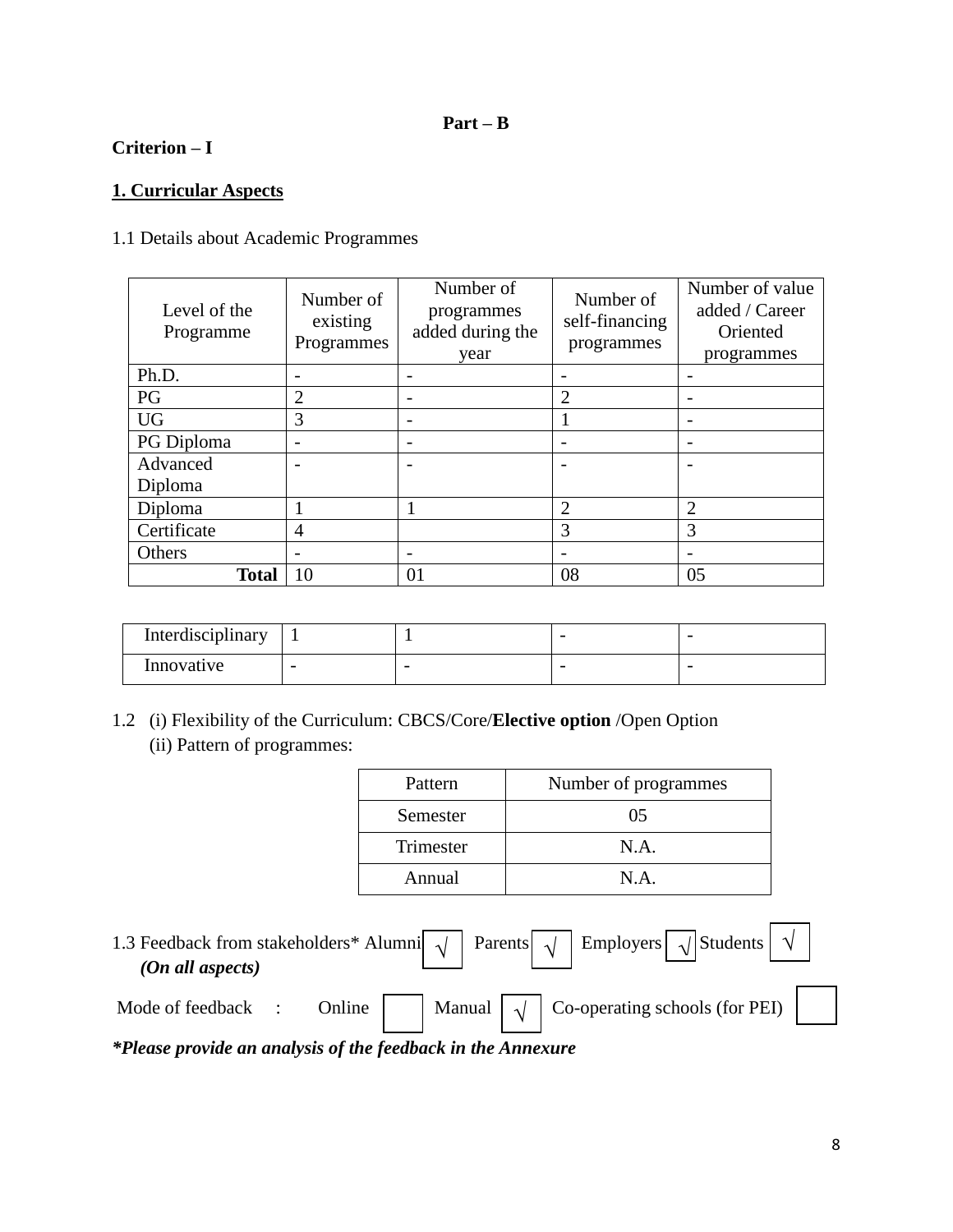1.4 Whether there is any revision/update of regulation or syllabi, if yes, mention their salient aspects.

- The Syllabus for all the programmes is framed by the BOS, S.R.T. M. University, Nanded. Moreover, it changes / revises its regulations as well as syllabi from time to time and we follow the instructions of the University. Some faculty members are contributing in curriculum restructuring as member of Board of Study.
- Attended the Workshop on 'One teacher One Skill' Programme.
- Feedback on course curriculum is taken from Industry / Employers, Alumni and Parents.

1.5 Any new Department/Centre introduced during the year. If yes, give details.

Submitted the proposal and applied for B.Voc.(Fashion Technology and Information Technology) Degree programme.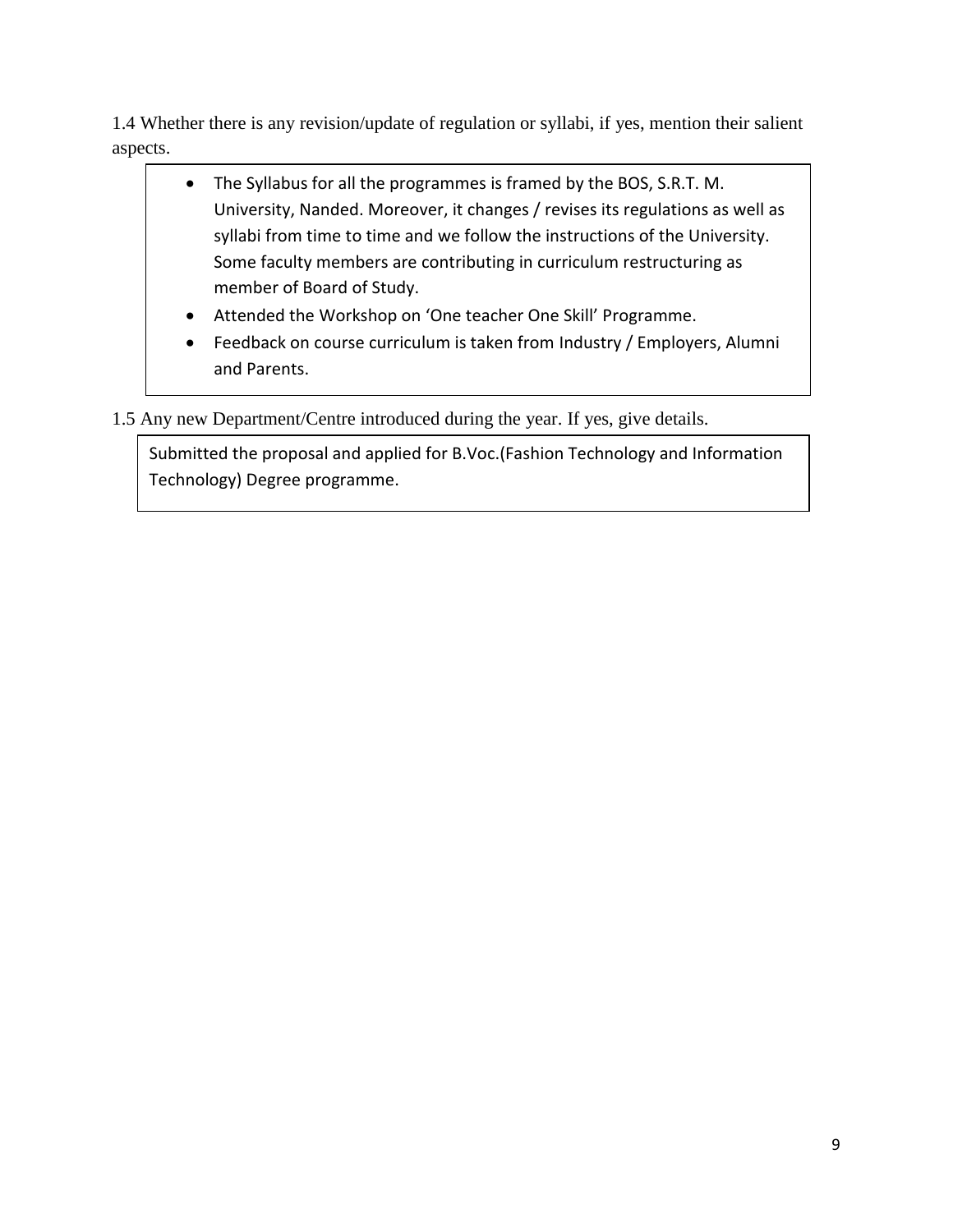# **Criterion – II**

# **2. Teaching, Learning and Evaluation**

2.1 Total No. of permanent faculty

| Total | Asst.      | Associate  | Professors   Others |  |
|-------|------------|------------|---------------------|--|
|       | Professors | Professors |                     |  |
|       |            | 08         |                     |  |

2.2 No. of permanent faculty with Ph.D. 11

2.3 No. of Faculty Positions Recruited (R) and Vacant (V) during the year

| Associate<br>Asst. |    | Professors        |  | Others |  | Total |  |  |  |
|--------------------|----|-------------------|--|--------|--|-------|--|--|--|
| Professors         |    | <b>Professors</b> |  |        |  |       |  |  |  |
|                    |    | R                 |  |        |  | R     |  |  |  |
|                    |    |                   |  |        |  |       |  |  |  |
|                    | າາ |                   |  |        |  |       |  |  |  |

2.4 No. of Guest and Visiting faculty and Temporary faculty

| 1 |  | - |  |  |  |
|---|--|---|--|--|--|
|---|--|---|--|--|--|

Choice Questions for F.Y. and S. Y.

2.5 Faculty participation in conferences and symposia:

| No. of Faculty | International<br>level | National level | State level |
|----------------|------------------------|----------------|-------------|
| Attended       | 04                     | 14             |             |
| Presented      | 04                     | 11             | 15          |
| Resource       | 03                     | 03             |             |
| Persons        |                        |                |             |

2.6 Innovative processes adopted by the institution in Teaching and Learning:

The institution in Teaching and Learning adopted innovative processes like power point presentations, use of audio-visual aids, teacher student interaction method, on the job training and assigning projects to students as a part of syllabus, group discussion and seminar. Lexis software is used to improve pronunciation.

2.7 Total No. of actual teaching days during this academic year

180

10 Double Valuation, Photocopy, Multiple 2.8 Examination/ Evaluation Reforms initiated by the Institution (for example: Open Book Examination, Ba All the exams are conducted by the University. But we follow Bar Coding,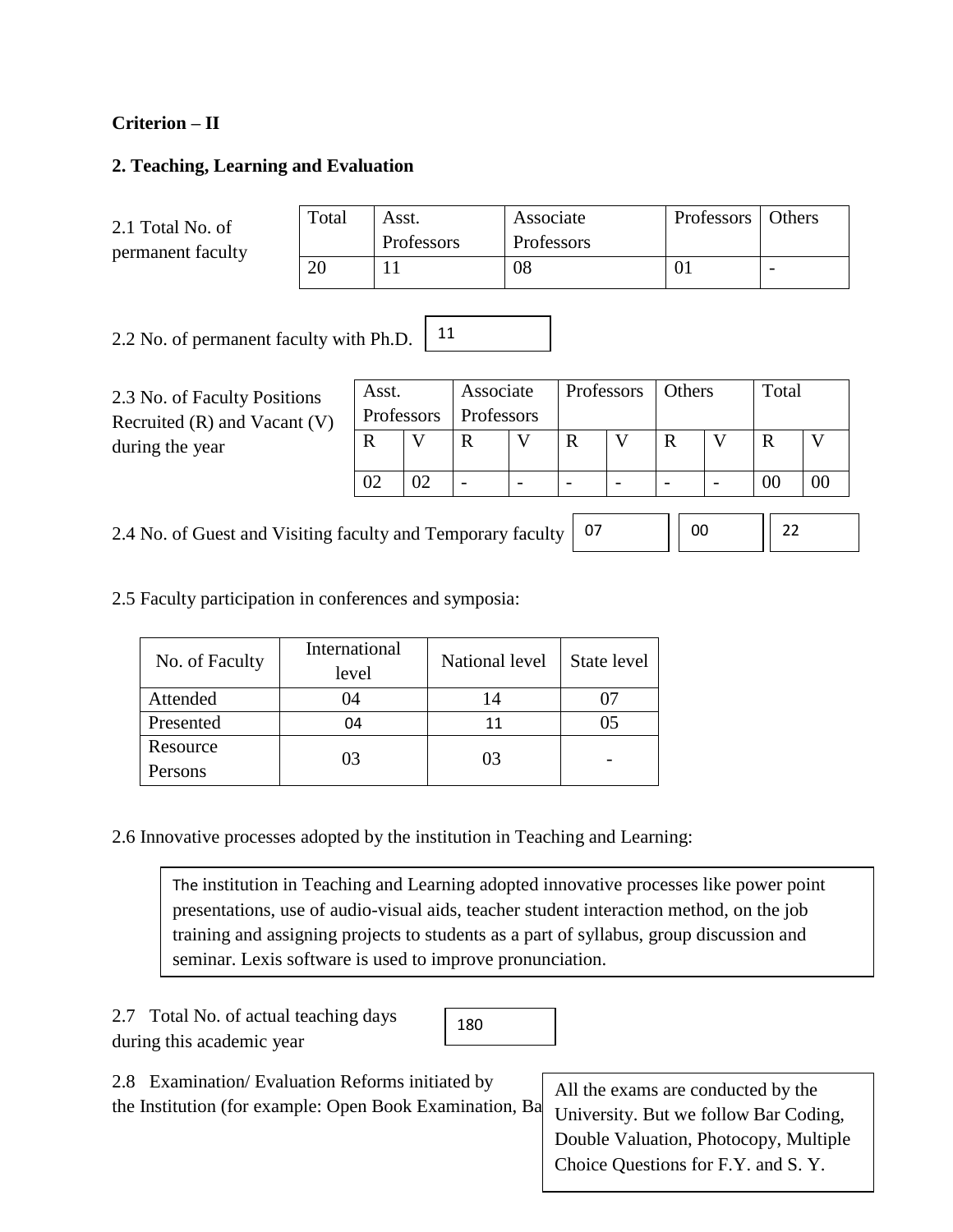Double Valuation, Photocopy, Online Multiple Choice Questions)

2.9 No. of faculty members involved in curriculum restructuring/revision/syllabus development

| n2 | -- | 04 |
|----|----|----|
|    |    |    |

as member of Board of Study/Faculty/Curriculum Development workshop

2.10 Average percentage of attendance of students

$$
\pmb{89.5\%}
$$

2.11 Course/Programme wise

distribution of pass percentage :

| Title of the | Total no. of<br>students | <b>Division</b>     |        |       |       |        |  |
|--------------|--------------------------|---------------------|--------|-------|-------|--------|--|
| Programme    | appeared                 | Distinction<br>$\%$ | $I\%$  | II%   | III % | Pass % |  |
| B.A.         | 43                       | 4.6%                | 41.86% | 6.97% | 2.3%  | 16.27% |  |
| B.Com.       | 20                       | 20%                 | 80%    |       |       |        |  |
| B.C.A.       | 23                       |                     | 43.47% |       |       | 21.73% |  |
| M.A. (Music) | 05                       | 20%                 | 80%    |       |       |        |  |
| $M.Sc.$ (CS) | 08                       |                     | 37.5%  |       |       |        |  |

2.12 How does IQAC Contribute/Monitor/Evaluate the Teaching & Learning processes:

The IQAC Contribute/Monitor/Evaluate the Teaching & Learning processes by the following ways:

- Conducting meetings with the HoDs
- Conducting meetings with the staff
- Assessing the Moment Register
- Students' Attendance
- Daily teaching diary
- Biometric for teacher
- Class observation / inspection by the principal
- Assessment by Academic Committee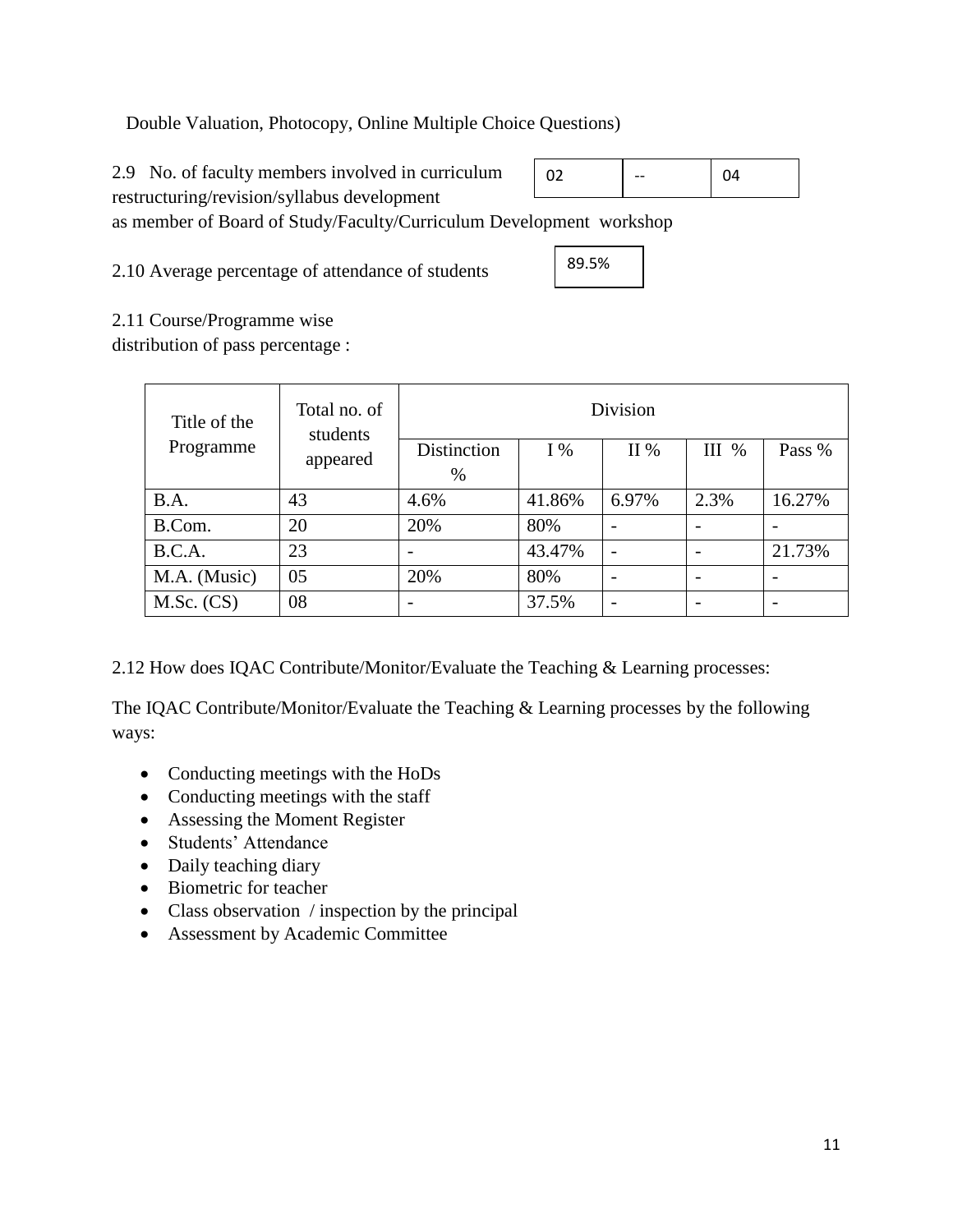2.13 Initiatives undertaken towards faculty development

| <b>Faculty / Staff Development Programmes</b>  | Number of faculty<br>benefitted |
|------------------------------------------------|---------------------------------|
| Refresher courses                              |                                 |
| UGC – Faculty Improvement Programme            |                                 |
| <b>HRD</b> programmes                          |                                 |
| Orientation programmes                         |                                 |
| Faculty exchange programme                     | 03                              |
| Staff training conducted by the university     | 01                              |
| Staff training conducted by other institutions |                                 |
| Summer / Winter schools, Workshops, etc.       |                                 |
| Others                                         | 56                              |

# 2.14 Details of Administrative and Technical staff

| Category                  | Number of        | Number of | Number of        | Number of        |
|---------------------------|------------------|-----------|------------------|------------------|
|                           | Permanent        | Vacant    | permanent        | positions filled |
|                           | <b>Employees</b> | Positions | positions filled | temporarily      |
|                           |                  |           | during the Year  |                  |
| Administrative Staff   06 |                  | 01        | O I              | -                |
| <b>Technical Staff</b>    | $_{01}$          |           |                  | 02               |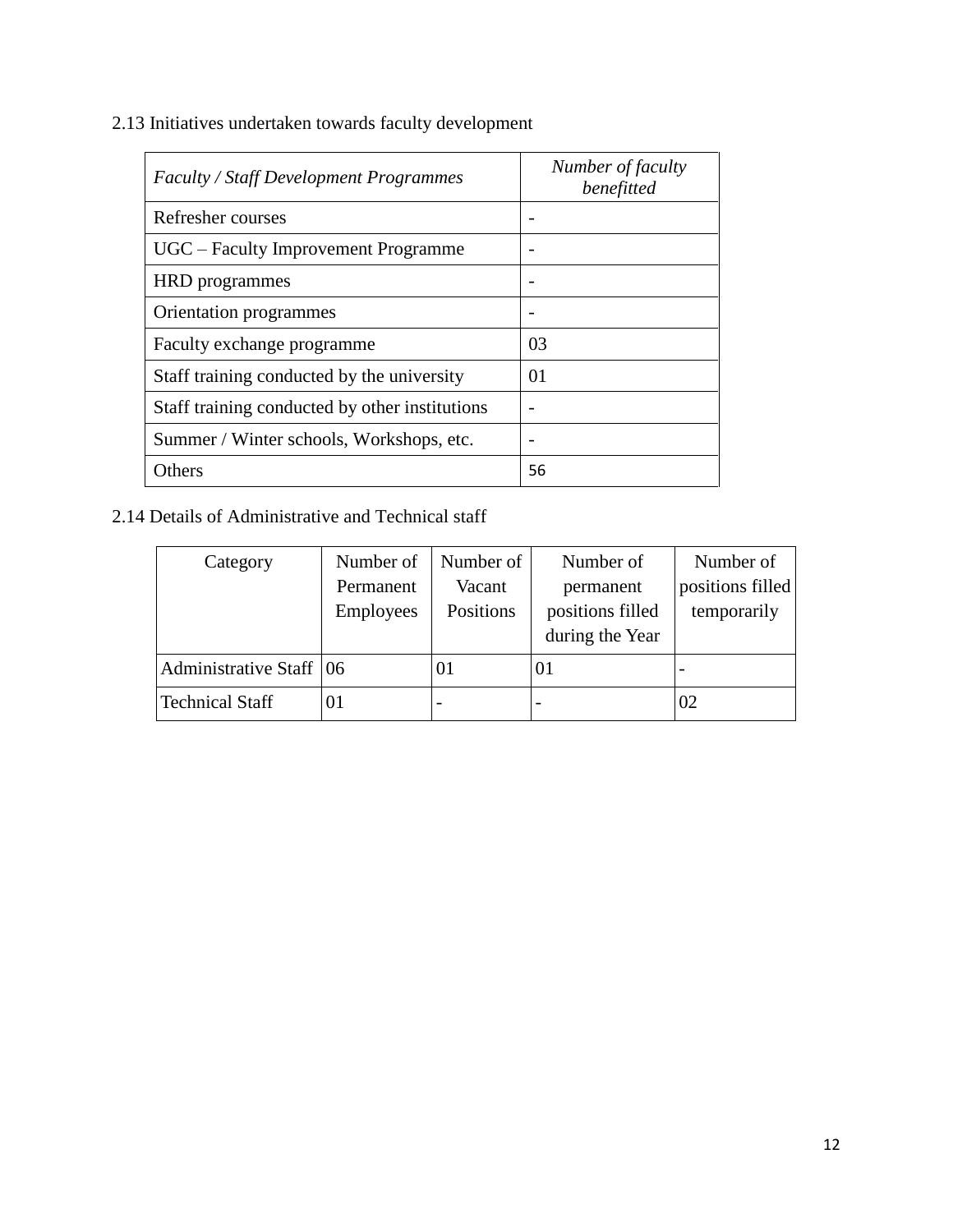# **Criterion – III**

# **3. Research, Consultancy and Extension**

- 3.1 Initiatives of the IQAC in Sensitizing/Promoting Research Climate in the institution
	- The IQAC has formed a research committee for research activities and through this committee for promoting research awareness, the notices are circulated to the faculty members. The Committee encourages the staff for:
	- 1. Registering their name for M.Phil / Ph.D.
	- 2. Motivate the faculty for participating and presenting research papers in International/National /State/ Regional Conferences/Seminars.
	- 3. Encourage the faculty for undertaking Minor/Major Research Projects of the UGC, the University and other agencies.
	- 4. Motivate he faculty members for organizing the International/ State/National Conferences/Seminars/ Workshops.
	- 5. Promote the faculty for publication of research papers in peer-reviewed International/ National journals.
	- 6. To organize the Research Festival 'Avishkar' at College/District/University level.

#### 3.2 Details regarding major projects

|                     | Completed   Ongoing |   | Sanctioned               | Submitted |
|---------------------|---------------------|---|--------------------------|-----------|
| Number              |                     | - | $\overline{\phantom{0}}$ |           |
| Outlay in Rs. Lakhs |                     |   |                          |           |

#### 3.3 Details regarding minor projects

|                     | Completed  | Ongoing       | Sanctioned | Submitted |
|---------------------|------------|---------------|------------|-----------|
| Number              |            |               |            |           |
| Outlay in Rs. Lakhs | $28,000/-$ | $3,10,000/$ - |            |           |

#### 3.4 Details on research publications

|                             | International | <b>National</b> | <b>Others</b> |
|-----------------------------|---------------|-----------------|---------------|
| <b>Peer Review Journals</b> | 04            | 05              | $- -$         |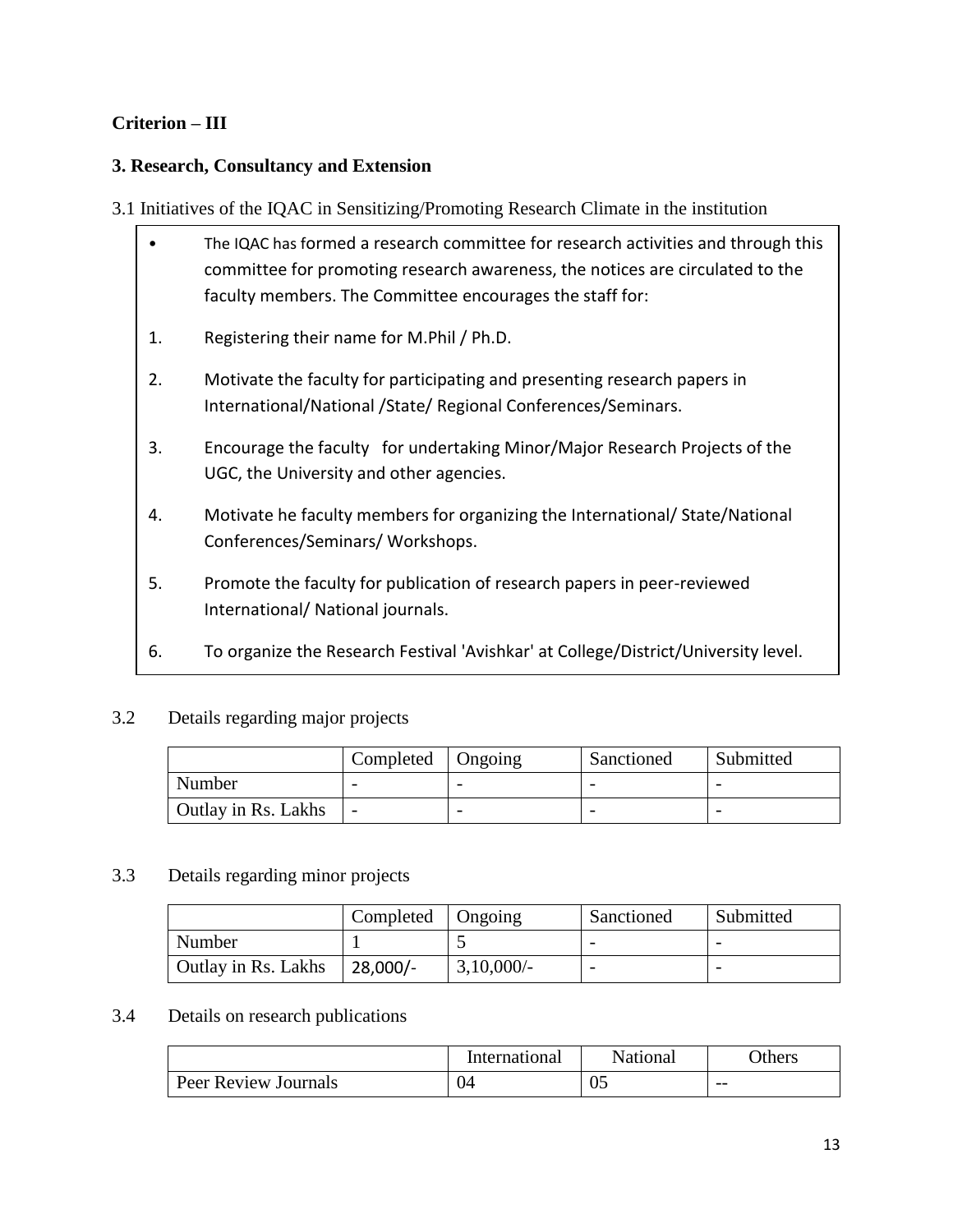| Non-Peer Review Journals | U.    |       | 04    |
|--------------------------|-------|-------|-------|
| e-Journals               | $- -$ | $- -$ | $- -$ |
| Conference proceedings   |       |       | 06    |

3.5 Details on Impact factor of publications:

Average

Range  $\sqrt{\phantom{a}}$  Average  $\sqrt{\phantom{a}}$  h-index Nos. in SCOPUS

3.6 Research funds sanctioned and received from various funding agencies, industry and other organisations

| Nature of the Project                                                      | Duration<br>Year | Name of the<br>funding Agency | Total grant<br>sanctioned | Received                 |
|----------------------------------------------------------------------------|------------------|-------------------------------|---------------------------|--------------------------|
| Major projects                                                             |                  |                               |                           |                          |
| <b>Minor Projects</b>                                                      |                  | $\overline{\phantom{a}}$      | -                         | $\overline{\phantom{0}}$ |
| <b>Interdisciplinary Projects</b>                                          |                  |                               | -                         |                          |
| Industry sponsored                                                         |                  | $\overline{\phantom{0}}$      | $\overline{a}$            |                          |
| Projects sponsored by the<br>University/College                            |                  | $\overline{\phantom{0}}$      | $\overline{\phantom{0}}$  | $\overline{\phantom{0}}$ |
| Students research projects<br>(other than compulsory by<br>the University) |                  | $\overline{\phantom{0}}$      | $\overline{\phantom{0}}$  |                          |
| Any other (Specify)                                                        |                  | $\overline{\phantom{a}}$      | $\overline{\phantom{0}}$  |                          |
| Total                                                                      |                  |                               |                           |                          |

| 3.7 No. of books published i) With ISBN No.            |                |                      | 02         |     | <b>Chapters in Edited Books</b> | 04  |
|--------------------------------------------------------|----------------|----------------------|------------|-----|---------------------------------|-----|
| 3.8 No. of University Departments receiving funds from |                | ii) Without ISBN No. | Nil        |     |                                 |     |
|                                                        | <b>UGC-SAP</b> | Nil                  | CAS        | Nil | <b>DST-FIST</b>                 | Nil |
|                                                        | <b>DPE</b>     | Nil                  |            |     | <b>DBT</b> Scheme/funds         | Nil |
| 3.9 For colleges                                       | Autonomy       | Nil                  | <b>CPE</b> | Nil | <b>DBT</b> Star Scheme          | Nil |
|                                                        | <b>INSPIRE</b> | CE<br>Nil            |            | Nil | Any Other (specify)             | Nil |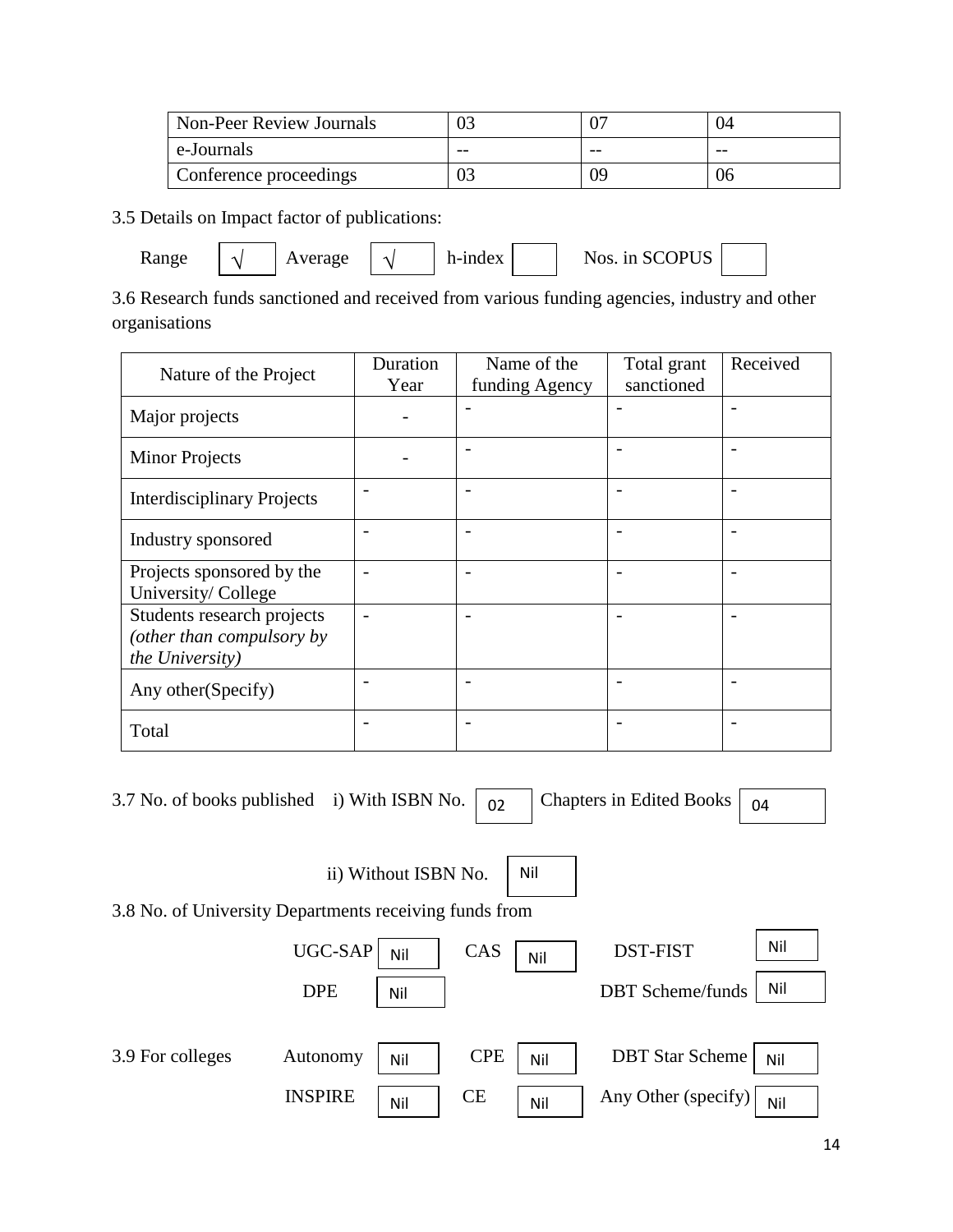# 3.10 Revenue generated through consultancy

Non-Remuneration basis

| 3.11 No. of conferences | Level      | International   National   State   University   College |       |       |  |
|-------------------------|------------|---------------------------------------------------------|-------|-------|--|
| organized by the        | Number     | $- -$                                                   | $- -$ | $- -$ |  |
| Institution             | Sponsoring | $- -$                                                   | $- -$ | $-$   |  |
|                         | agencies   |                                                         |       |       |  |

3.12 No. of faculty served as experts, chairpersons or resource persons

3.13 No. of collaborations International National Any other 3.14 No. of linkages created during this year Any other  $\vert$  04 Nil Nil

3.15 Total budget for research for current year in lakhs:

| From Funding agency | Nil | From Management of University/College | Nil |
|---------------------|-----|---------------------------------------|-----|
| Total               | Nil |                                       |     |

3.16 No. of patents received this year

| Type of Patent |         | Number |
|----------------|---------|--------|
|                | Applied |        |
| National       | Granted |        |
| International  | Applied |        |
|                | Granted |        |
| Commercialised | Applied |        |
|                | Granted |        |

06

3.17 No. of research awards/ recognitions received by faculty and research fellows Of the institute in the year

| Total | International | National |       | State University |      | Dist College |
|-------|---------------|----------|-------|------------------|------|--------------|
| l 02  | 02            | $- -$    | $- -$ | $- -$            | $ -$ | $- -$        |

04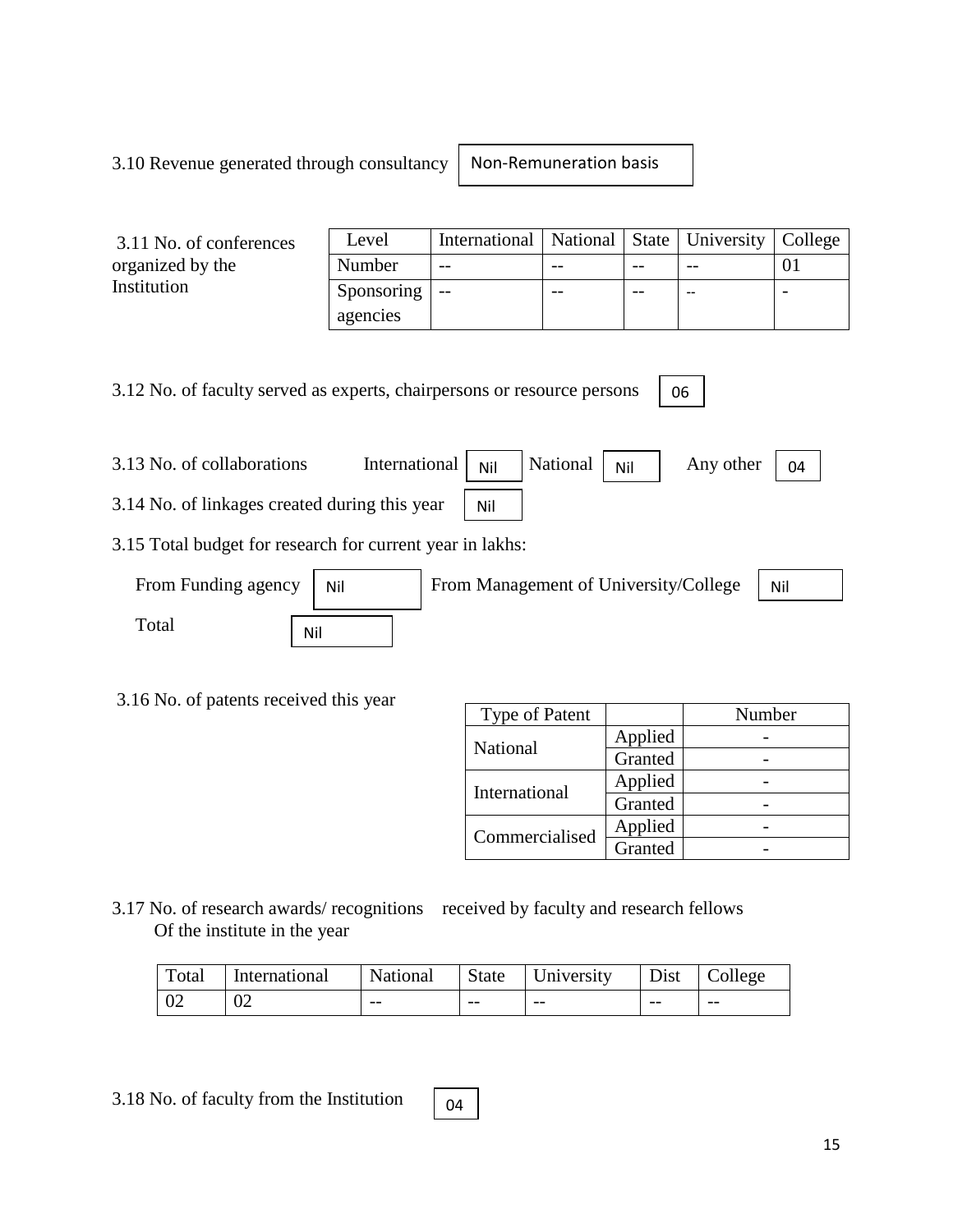who are Ph. D. Guides and students registered under them 3.19 No. of Ph.D. awarded by faculty from the Institution 3.20 No. of Research scholars receiving the Fellowships (Newly enrolled + existing ones)  $JRF$  Nil SRF Nil Project Fellows  $N_{\text{N}}$  Any other Nil 3.21 No. of students Participated in NSS events: University level  $\vert$  10 National level | Nil | International level | Nil 3.22 No. of students participated in NCC events: University level  $\vert$  Nil National level  $\begin{array}{|c|c|c|} \hline \end{array}$  Nil  $\begin{array}{|c|c|c|} \hline \end{array}$  International level  $\begin{array}{|c|c|c|c|} \hline \end{array}$ 3.23 No. of Awards won in NSS: University level  $\vert$  Nil National level  $\boxed{\overrightarrow{Nil}}$  International level  $\boxed{\overrightarrow{Nil}}$ 3.24 No. of Awards won in NCC: University level  $\vert$  Nil National level | Nil | International level | Nil 3.25 No. of Extension activities organized University forum  $\vert$  Nil NCC | Nil | NSS | 10 | Any other | 05 22 04 Nil State level | 04 State level Nil State level  $\vert$  Nil State level | Nil College forum  $\vert$  05

3.26 Major Activities during the year in the sphere of extension activities and Institutional Social Responsibility

Celebrated 'International Women's Day'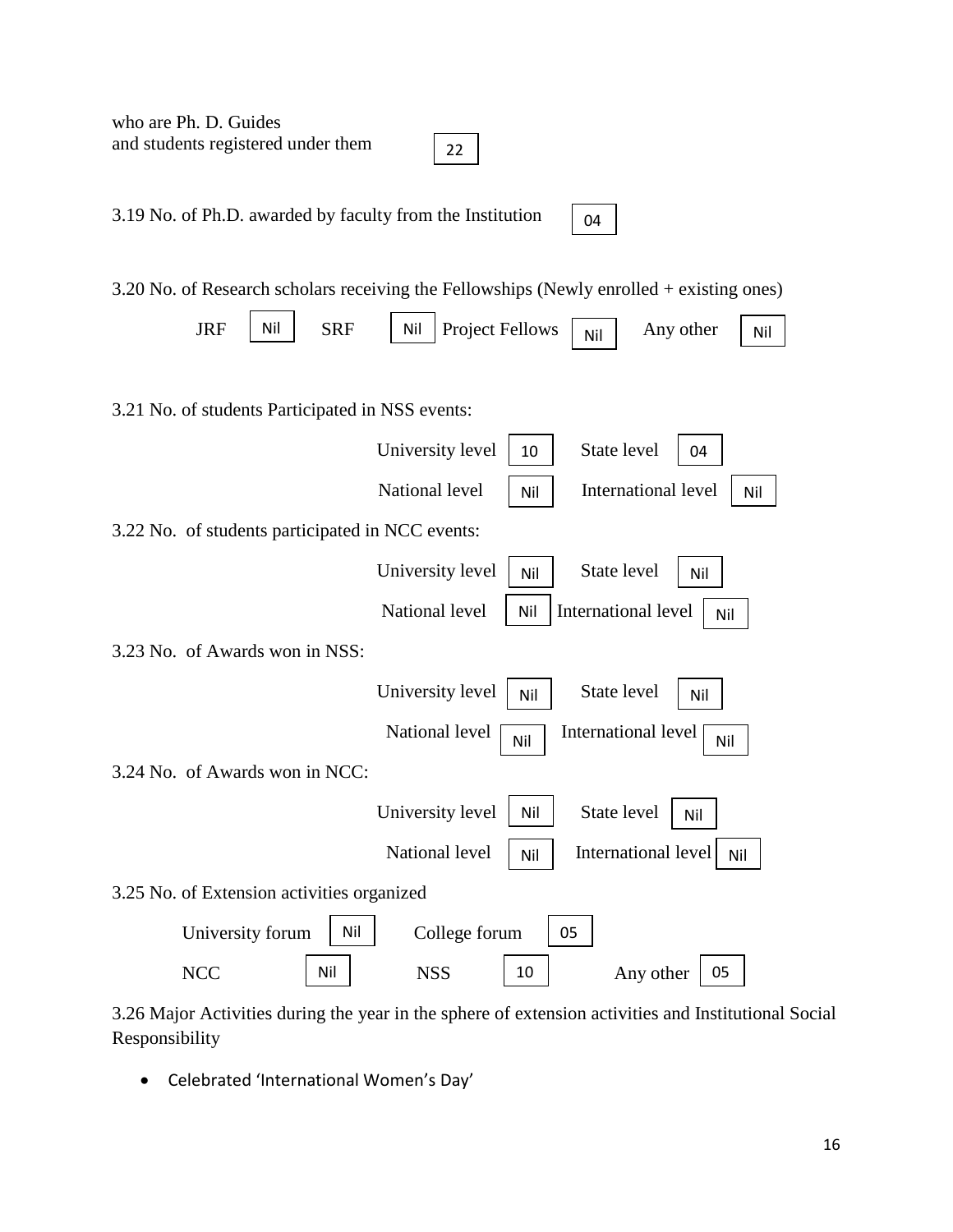- Through NSS Department Voter counselling, Voter registration & responsibility of voter, organized competitions like essay writing, poetry & Rangoli
- Blood Check-up and Blood Donation, Health Check-up camp organized in the campus.
- Tree plantation programme arranged on the occasion of Sadbhavana Day
- Celebrated the birth and death anniversary of great national leaders and social activists.
- AIDS awareness Rally
- ' Beti Bachav' Rally
- 'Bhajananjali' run by Department of Music
- Books provided to Senior Citizens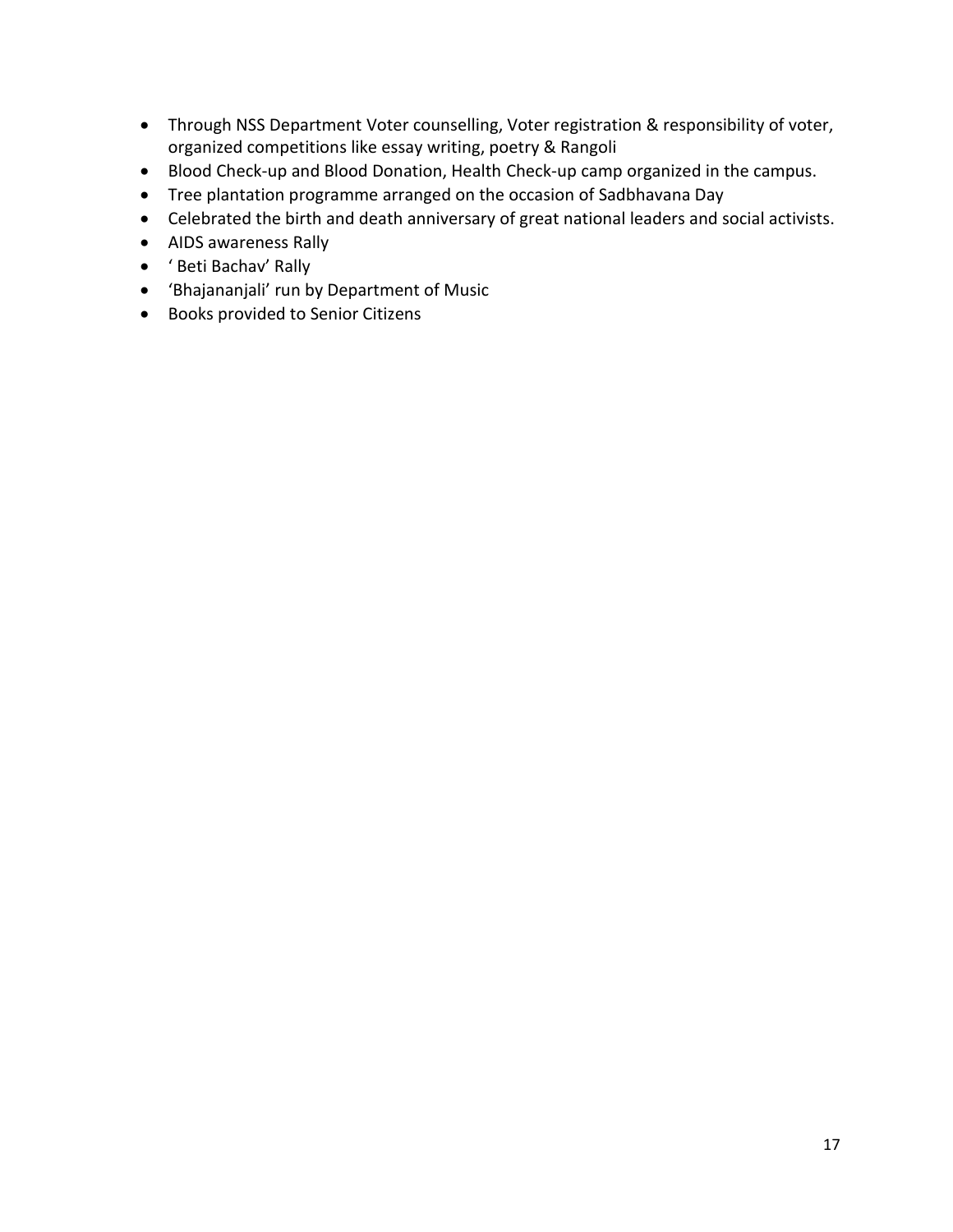# **Criterion – IV**

# **4. Infrastructure and Learning Resources**

4.1 Details of increase in infrastructure facilities:

| Facilities                                                                           | Existing   | Newly   | Source of  | Total      |
|--------------------------------------------------------------------------------------|------------|---------|------------|------------|
|                                                                                      |            | created | Fund       |            |
| Campus area                                                                          | 11 acres   |         |            | 11 acres   |
| Class rooms                                                                          | 13         |         |            | 13         |
| Laboratories                                                                         | 05         |         |            | 05         |
| <b>Seminar Halls</b>                                                                 |            | 01      | <b>UGC</b> | 01         |
| No. of important equipments purchased<br>$(\geq 1$ -0 lakh) during the current year. |            |         |            |            |
| Value of the equipment purchased<br>during the year (Rs. in Lakhs)                   | 1,93,000/- |         | <b>UGC</b> | 1,93,000/- |
| Others                                                                               |            |         |            |            |

# 4.2 Computerization of administration and library

The administration is fully computerised. All the official work is done through computer. For that purpose, the college purchased CMS software. All the administrative matters are handled through it. The students get printed receipt of admission, exam and Bonafide, T.C. Every month, the office provides pay-slip to all the teaching and non-teaching staff.

Library is computerized. The college purchased Library Management System that is OPAC. Near about 11000 books are installed in it. Students can avail the facility of OPAC. Students can get the knowledge about the particular book by writing only author's name, title of the book in OPAC system.

# 4.3 Library services:

|                        | Existing                     |          |                | Newly added | Total |           |  |
|------------------------|------------------------------|----------|----------------|-------------|-------|-----------|--|
|                        | No.                          | Value    | No.            | Value       | No.   | Value     |  |
| <b>Text Books</b>      | 14975                        | 821865/- | 737            | $109431/-$  | 15714 | 931296/-  |  |
| <b>Reference Books</b> | 1260                         | 126260/- | 53             | 20149       | 1315  | 146349/-  |  |
| e-Books                | $\qquad \qquad \blacksquare$ |          |                |             |       |           |  |
| Journals               | 07                           | 5800/-   | 03<br>$5450/-$ |             | 10    | $11250/-$ |  |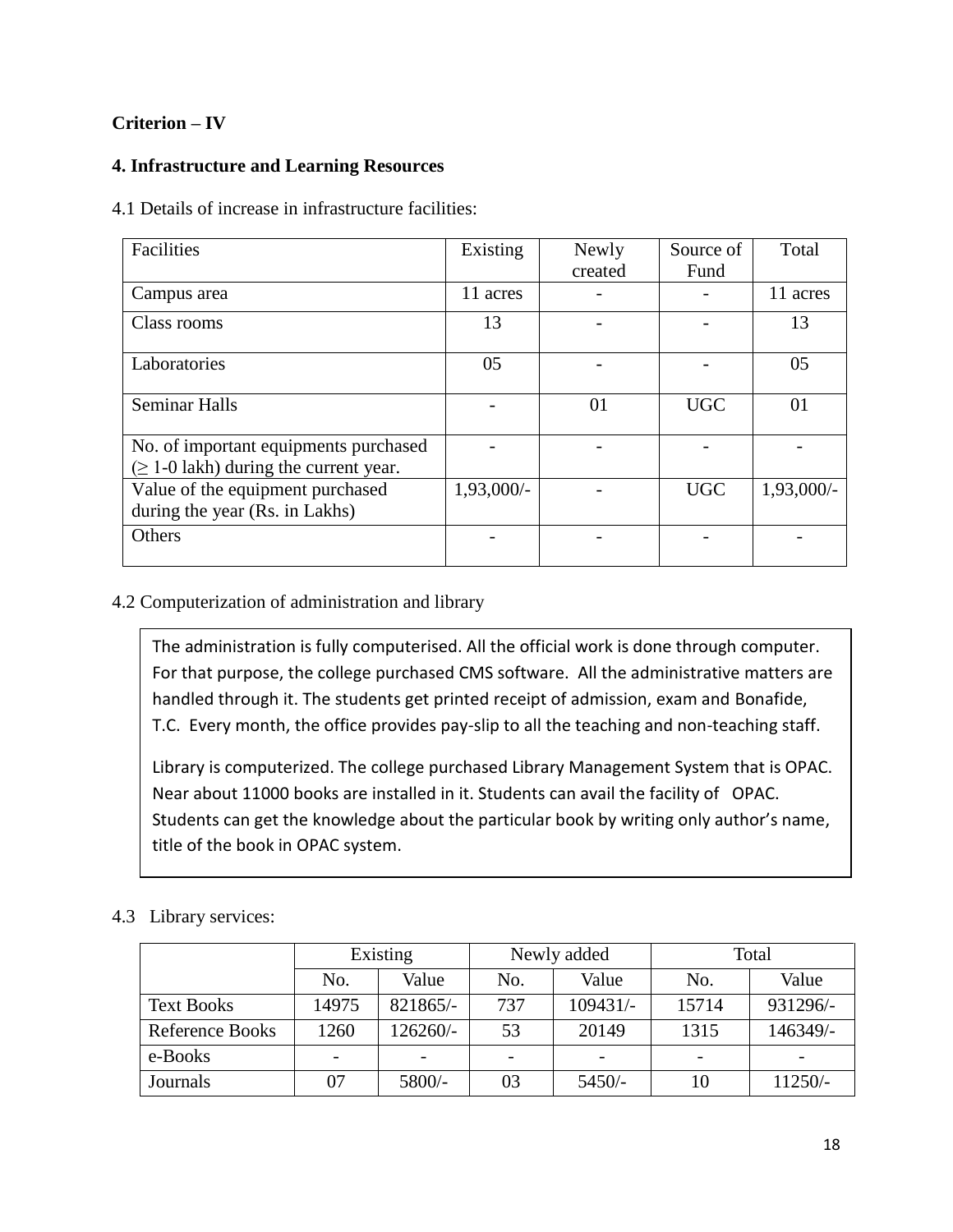| e-Journals       |     |  | $\overline{\phantom{0}}$ |     |                          |
|------------------|-----|--|--------------------------|-----|--------------------------|
| Digital Database |     |  |                          |     |                          |
| CD & Video       | 190 |  | $\overline{\phantom{a}}$ | 211 | $\overline{\phantom{0}}$ |
| Others           |     |  |                          |     |                          |
| (Newspapers)     |     |  |                          |     |                          |

4.4 Technology up gradation (overall)

|          | Total<br>Computers | Computer<br>Labs | Internet  | <b>Browsing</b><br>Centres | Computer<br>Centres | Office | Departments | Others |
|----------|--------------------|------------------|-----------|----------------------------|---------------------|--------|-------------|--------|
| Existing | 75                 | 01               | Available | 06                         | 03                  | 01     | 13          | 18     |
| Added    | 10                 | 01               | Available | 00                         |                     | 04     |             |        |
| Total    | 85                 | 02               | Available | 06                         | 03                  | 05     | 13          | 18     |

4.5 Computer, Internet access, training to teachers and students and any other programme for technology upgradation (Networking, e-Governance etc.)

- There are 13 Departments in the college having well equipped computer systems.
- The college has already provided laptops to the faculty members and students at cheap rate on loan basis for upgrading the computer knowledge.
- The college provided Wi-Fi facility to all.
- Internet connectivity provided to all faculty members and free internet access provided to all the teachers and students.
- Through Digital Board and LCD projector, the teacher teaches the students.
- The B.C. A. Department running the certificate course Computer Literacy programme for the students.
- For upgrading the technical knowledge of teaching and non-teaching staff, the ICT training programmes were arranged.
- Two faculty members completed the MS-CIT course.

4.6 Amount spent on maintenance in lakhs :

| <b>ICT</b>                               | 37580/-      |
|------------------------------------------|--------------|
| ii) Campus Infrastructure and facilities | $30,000/-$   |
| iii) Equipments                          | Nil          |
| iv) Others                               | $63.616/-$   |
| Total:                                   | $1,31,196/-$ |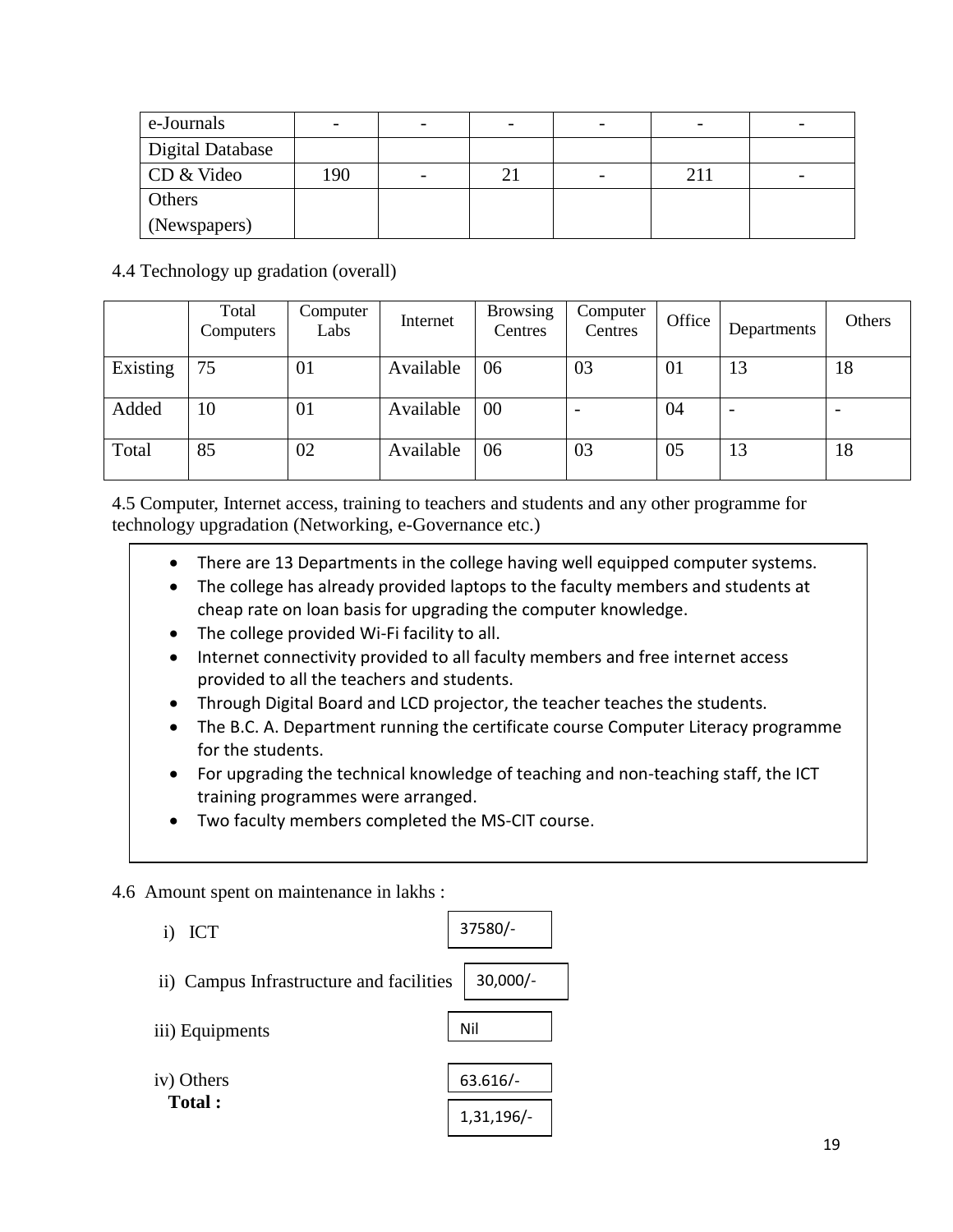# **Criterion – V**

# **5. Student Support and Progression**

# 5.1 Contribution of IQAC in enhancing awareness about Student Support Services

Contribution of IQAC in enhancing awareness about Student Support Services is as follows:

- Formation of various committees for mentoring of Student Support Services such as Library committee, Canteen Committee, Discipline Committee, Grievance Redressal Committee, Anti -Sexual Harassment Committee etc.
- Conduct the induction programme for newly admitted students.
- Parking facility for the students
- Ramp facility for physically challenged students.
- Wi –Fi facility provided for upgrading the knowledge
- For improving pronunciation Language Lab is established
- Celebration of the Educational Week every year
- Motivating the girl students to participate in Research Festival' Avishkar'
- Displays of Notices regarding various Scholarships and Free-ships.
- Running of Career Counselling Cell for NET / SET and Competitive Examination.
- Motivated the girl students to participate in various sports activities.
- Organized the programmes on competence building initiatives of students.
- Interaction of Principal with the students.
- On the job trainings to girl students of B. Com. III for practical knowledge.
- Taking the advantage of Women hostel
- For the awareness about the heath, Yoga and Karate classes organized.
- Celebration of Krishna Janmashtami by organizing 'Dahi Handi' Programme.
- Celebration of Traditional Day on the occasion of New Year.

#### 5.2 Efforts made by the institution for tracking the progression Ξ

The institution for tracking the progression-

- Uses some formal as well as informal methods like personal communications, arranges meetings with the students and students council
- Receives feedback from the students and try to mend the shortcomings.
- Provides suggestion box for healthy suggestions.
- Established Grievance Redressal Cell for grievances and also provided complaint box to students.

5.3 (a) Total Number of students

(b) No. of students outside the state

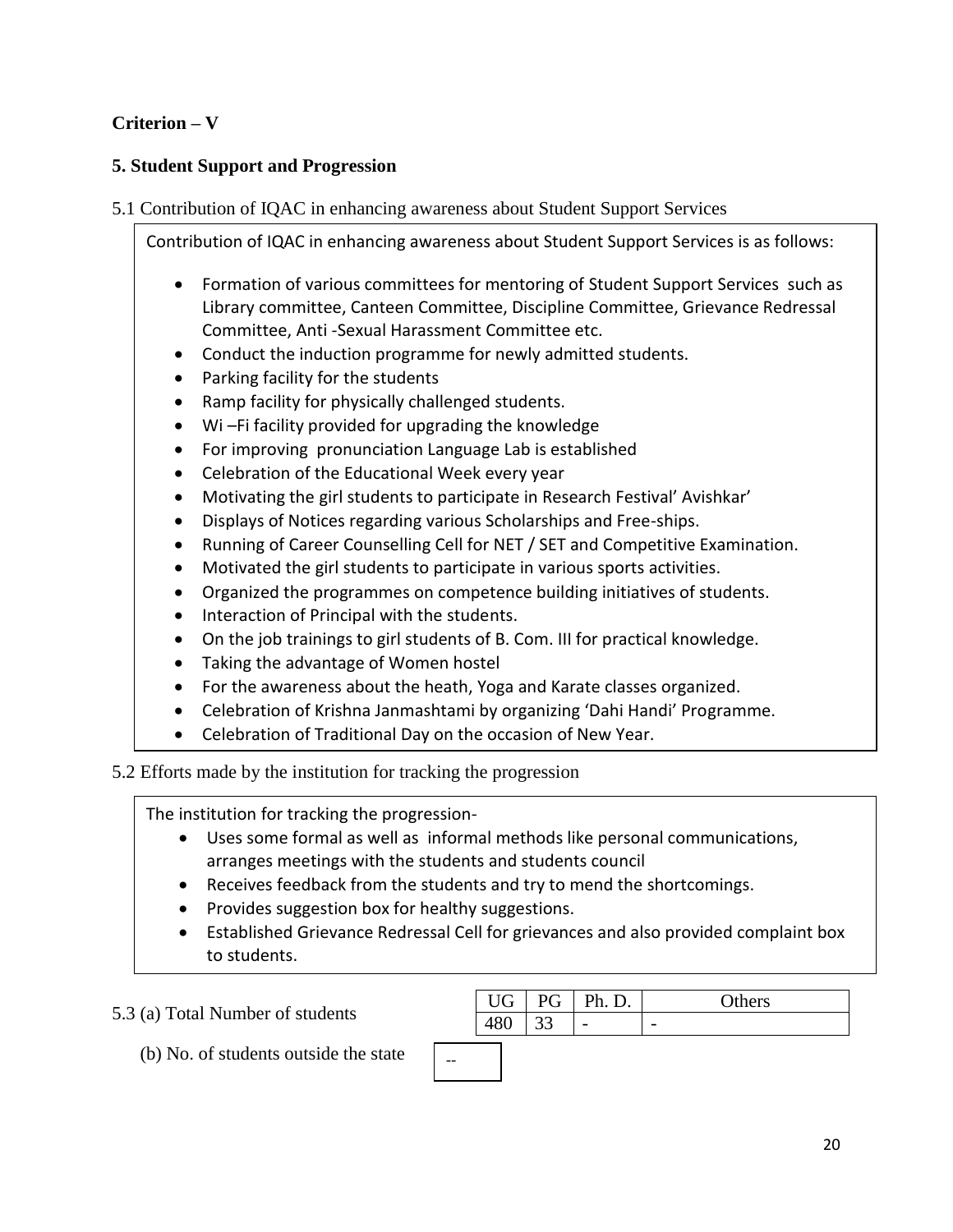| (c) No. of international students |      | --    |     |     |
|-----------------------------------|------|-------|-----|-----|
|                                   | $\%$ |       | No  | %   |
| Men                               |      | Women | F12 | )0% |
|                                   |      |       |     |     |

| Last Year (2012-2013) |           |           |            |                          |       |         |           |           | This Year (2013-2014) |                          |       |
|-----------------------|-----------|-----------|------------|--------------------------|-------|---------|-----------|-----------|-----------------------|--------------------------|-------|
| General               | <b>SC</b> | <b>ST</b> | <b>OBC</b> | Physically<br>Challenged | Total | General | <b>SC</b> | <b>ST</b> | <b>OBC</b>            | Physically<br>Challenged | Total |
| 313                   | 63        | 15        | 51         |                          | 462   | 273     | 59        | 23        | 52                    | -                        | 513   |

Demand ratio 89.5% Dropout - 21.6%

5.4 Details of student support mechanism for coaching for competitive examinations (If any)

For coaching for competitive examinations, the institution has established career counselling cell for the benefit of the students. Through this cell, various expertise lectures organized by inviting the resource persons. Number of competitive exam books purchased under UGC XII plan and made available to the students. In addition to this, an independent reading room with A. C. is also made available for the students.

No. of students beneficiaries

100

|             | 5.5 No. of students qualified in these examinations |             |            |  |
|-------------|-----------------------------------------------------|-------------|------------|--|
| <b>NET</b>  | <b>SET/SLET</b>                                     | <b>GATE</b> | <b>CAT</b> |  |
| IAS/IPS etc | State PSC                                           | UPSC        | Others     |  |

5.6 Details of student counselling and career guidance

The institution has established career counselling cell for the benefit of the students. Through this cell, various expertise lectures organized by inviting the resource persons. Number of competitive exam books, reference books and related study material provided to the students. In addition to this, an independent reading room with A. C. is also made available for the students. B. Com III students are sent for on job training programme.

No. of students benefitted

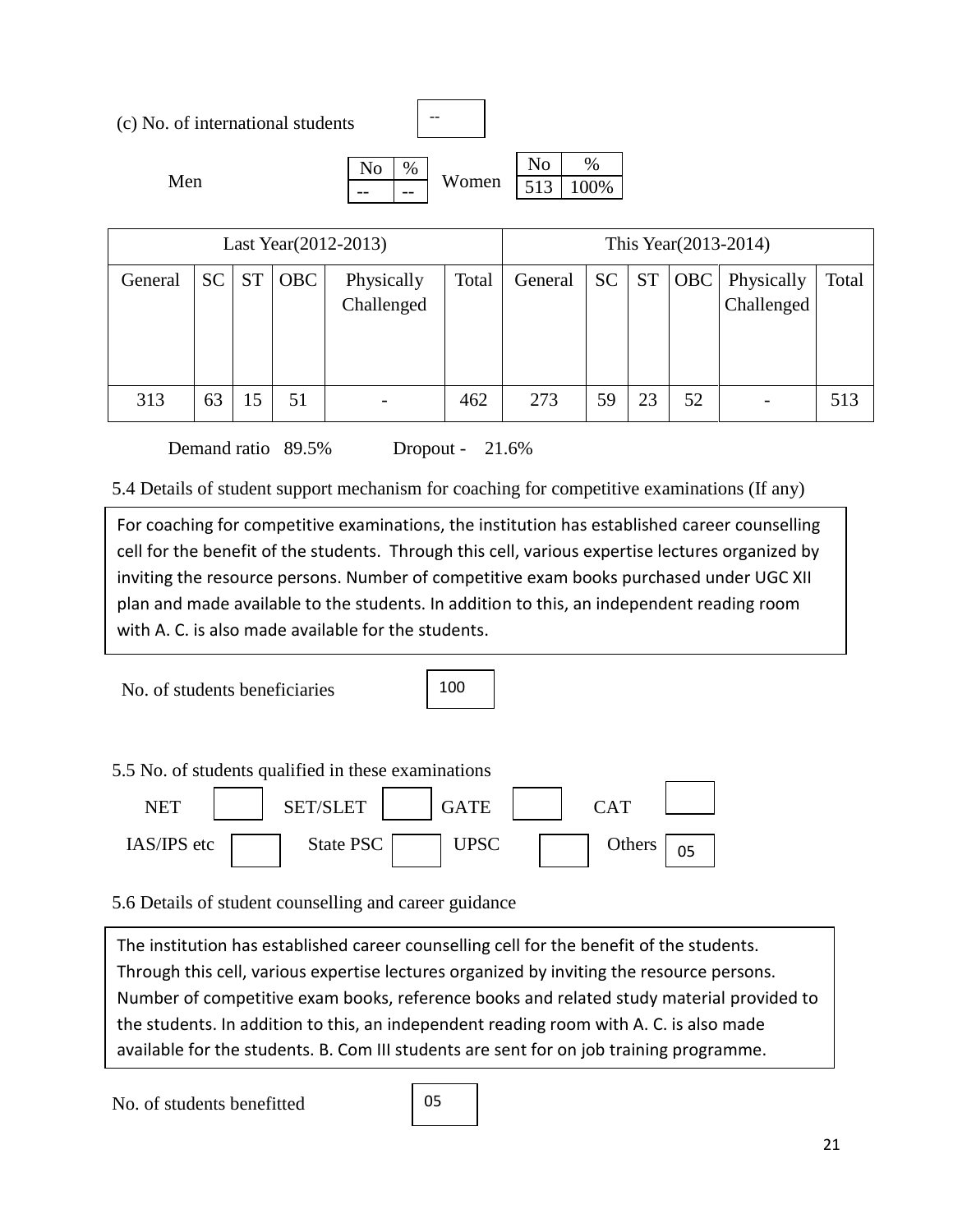5.7 Details of campus placement

|               | On campus       |                        | <b>Off Campus</b>  |
|---------------|-----------------|------------------------|--------------------|
| Number of     | Number of       | Number of              | Number of Students |
| Organizations | <b>Students</b> | <b>Students Placed</b> | Placed             |
| Visited       | Participated    |                        |                    |
|               |                 |                        |                    |

#### 5.8 Details of gender sensitization programmes

- Every year, the institution celebrates International Women's Day on 08 March by arranging a whole day programme. The faculty members as well as students expressed their views about it.
- The institution runs the course of Human Rights.
- The institution organized lectures on 'Women Empowerment', 'Human Rights and Women'
- The institution also established Anti- Sexual Harassment Cell, as well as Grievance Redressal Cell and Women's Hostel Advisory Committee

# 5.9 Students Activities

5.9.1 No. of students participated in Sports, Games and other events

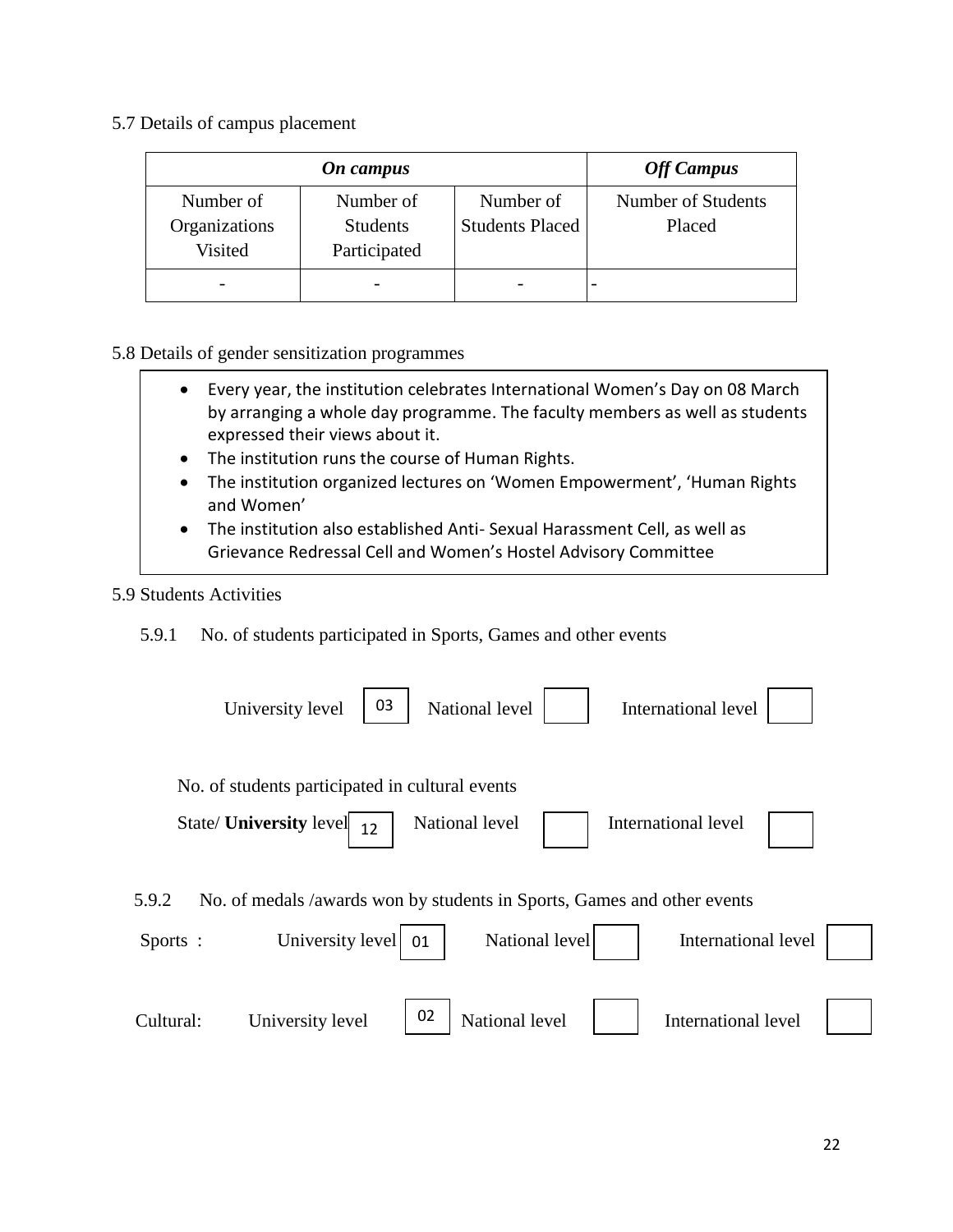# 5.10 Scholarships and Financial Support

|                                                                        | Number of<br>students | Amount       |
|------------------------------------------------------------------------|-----------------------|--------------|
| Financial support from institution                                     |                       |              |
| Financial support from government                                      | 113                   | $3,21,738/-$ |
| Financial support from other sources                                   |                       |              |
| Number of students who received<br>International/National recognitions |                       |              |

5.11 Student organised / initiatives

| Fairs | : State/ University level                                                                                                                            | $\vert$ Nil $\vert$ National level | $\vert$ Nil $\vert$ International level Nil $\vert$ |
|-------|------------------------------------------------------------------------------------------------------------------------------------------------------|------------------------------------|-----------------------------------------------------|
|       | Exhibition: District/University level $\begin{vmatrix} 0 & 2 \end{vmatrix}$ National level $\begin{vmatrix} 1 & 1 \end{vmatrix}$ International level |                                    |                                                     |

5.12 No. of social initiatives undertaken by the students  $\vert$  01

5.13 Major grievances of students (if any) redressed: (1) Demand of water purifier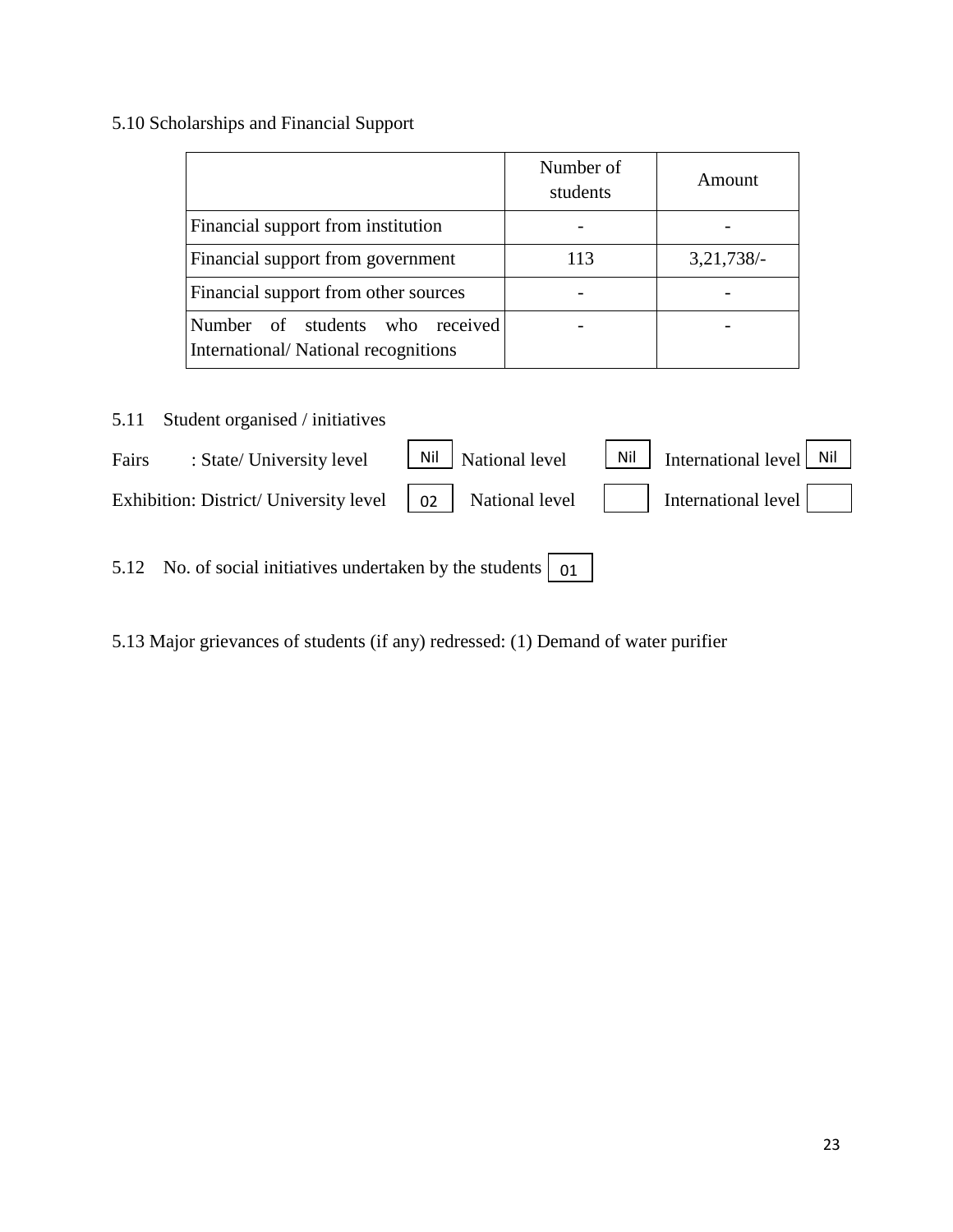# **Criterion – VI**

# **6. Governance, Leadership and Management**

6.1 State the Vision and Mission of the institution

The **Vision** statement of the institution is **To create complete personalities through value based and career oriented courses**.

The **Mission** statement of the college is **Empowerment of women.**

#### 6.2 Does the Institution has a management Information System

Yes, the Institution has a management Information System as a part of Maharashtra Government's MIS.

6.3 Quality improvement strategies adopted by the institution for each of the following:

6.3.1 Curriculum Development

The syllabi is framed by the Board of Studies of Swami Ramanand Teerth Marathwada University, Nanded and it is implemented by the college.

6.3.2 Teaching and Learning

- Every year the college organizes 'College Refresher Course' for the teaching faculty.
- Use of ICT techniques for teaching faculty for effective teaching.
- Training programmes were organized for human resource management.

6.3.3 Examination and Evaluation

- Syllabus based Group Discussion, Seminar organized in the classes.
- Internal exams conducted for the assessment of the student's performance.
- Organized unit/ class test.
- Our teacher participates in the evaluation system of the University.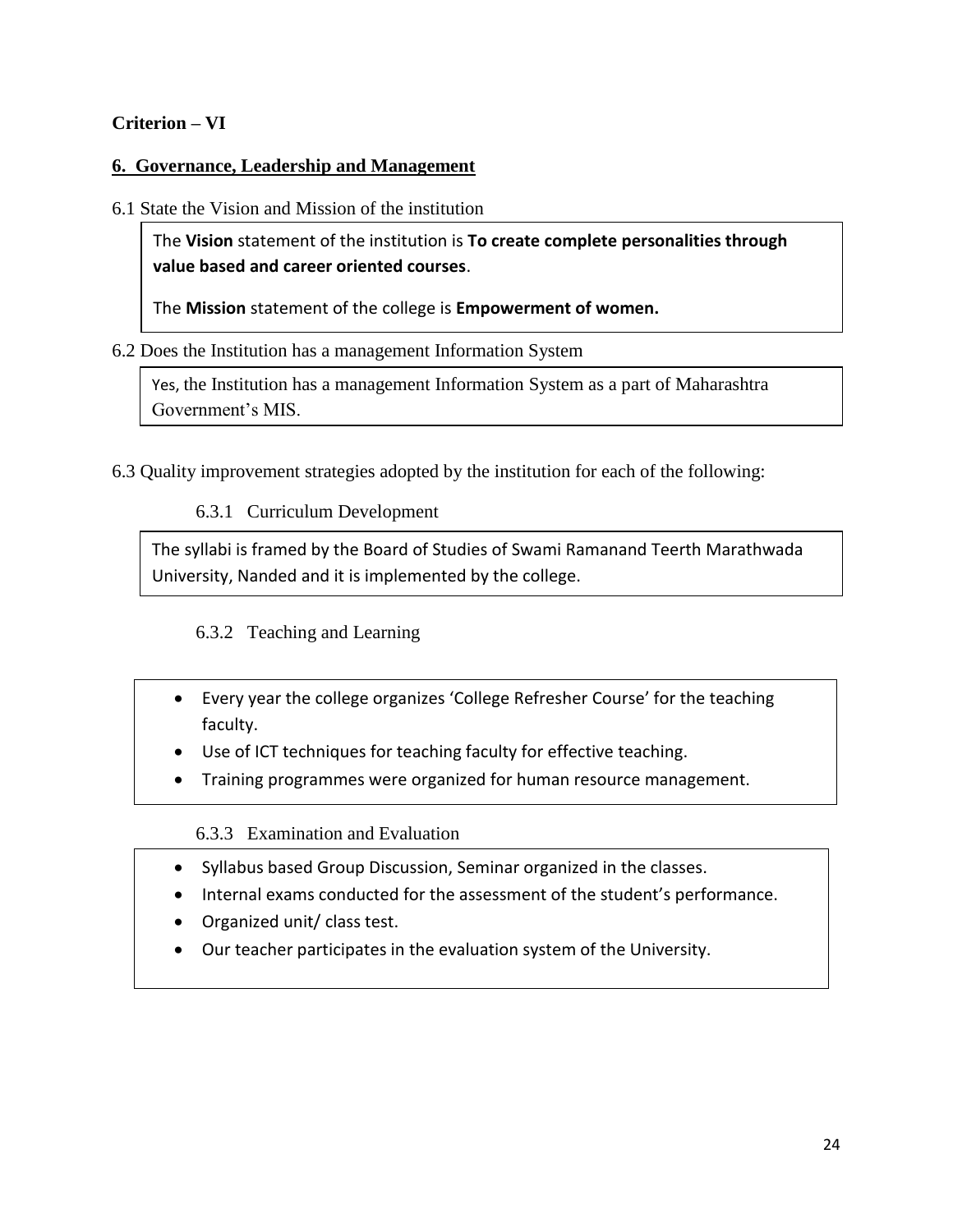# 6.3.4 Research and Development

The IQAC has formed a research committee and through this committee for promoting research climate, the notices are circulated to the faculty members for the followings:

- 1. Registration for M.Phil/Ph.D.
- 2. Motivating the faculty for participating and presenting research papers in international /national /state/ regional conferences/seminars/workshops.
- 3. Encouraged the faculty for undertaking minor/major research projects of the UGC, the University and other agencies.
- 4. Organization of state/national/international conferences/seminars/ workshops.
- 5. Promoting the faculty for publication of research papers in peer-reviewed international/national journals.
- 6. Organization of 'Avishkar' at college/district/university level.
- 7. The final year students of B. Com. and PG students undertook a research Project as a part of syllabus.

# 6.3.5 Library, ICT and physical infrastructure / instrumentation

The college has number of books, journals CDs. Library is computerized. The college purchased Library Management System that is OPAC. Near about 11000 books are installed in it. Students can avail the facility of OPAC. Students can get the knowledge about the particular book by writing only author's name, title of the book in OPAC system. Reading hall with A/C is also open 24 hours on all day for the students.

Internet connectivity is also available in the college due to Wi-Fi facility. Digital boards and LCD projectors are also made available.

Two separate Women hostels are also available for the residence of the students.

One recreation hall is open for the students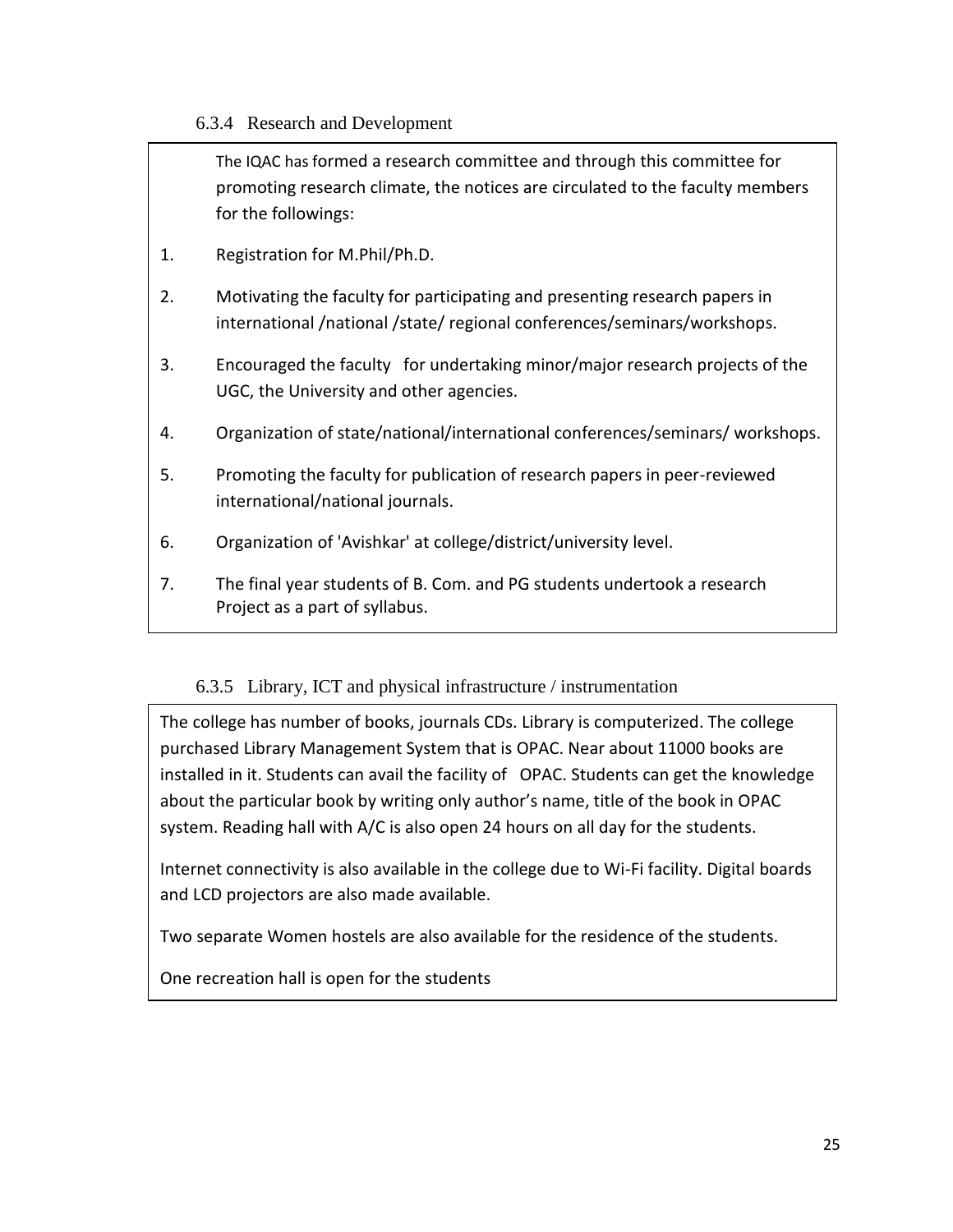6.3.6 Human Resource Management

- The training programmes were arranged for the teaching and non-teaching staff.
- CAS promotions for the teaching faculty and promotion for non-teaching faculty.
- The administration is decentralized into four parts. It is as follows:
	- 1. Academic section
	- 2. Administrative Section
	- 3. Examination Section
	- 4. Finance and Accounts Section

# 6.3.7 Faculty and Staff recruitment

Faculty and Staff recruitments are completed time to time according to the norms of Government and UGC rules.

6.3.8 Industry Interaction / Collaboration

• Students visit to the industry for acquiring the practical knowledge. There is an interaction amongst the industrial experts, students and teachers.

# 6.3.9 Admission of Students

- Admissions are given on the terms and conditions of the State Government and University rules.
- Reservation rules and regulation are followed as per given in State Government norms.
- Merit based admission process is followed.

# 6.4 Welfare schemes for

| Teaching | • Credit Co-operative Society benefits<br>• Small Saving Group benefits |
|----------|-------------------------------------------------------------------------|
|          | • Medical check -up facilities<br>• Felicitation to employees           |
|          |                                                                         |
| Non-     | • Credit Co-operative Society benefits                                  |
| teaching | <b>Small Saving Group benefits</b><br>$\bullet$                         |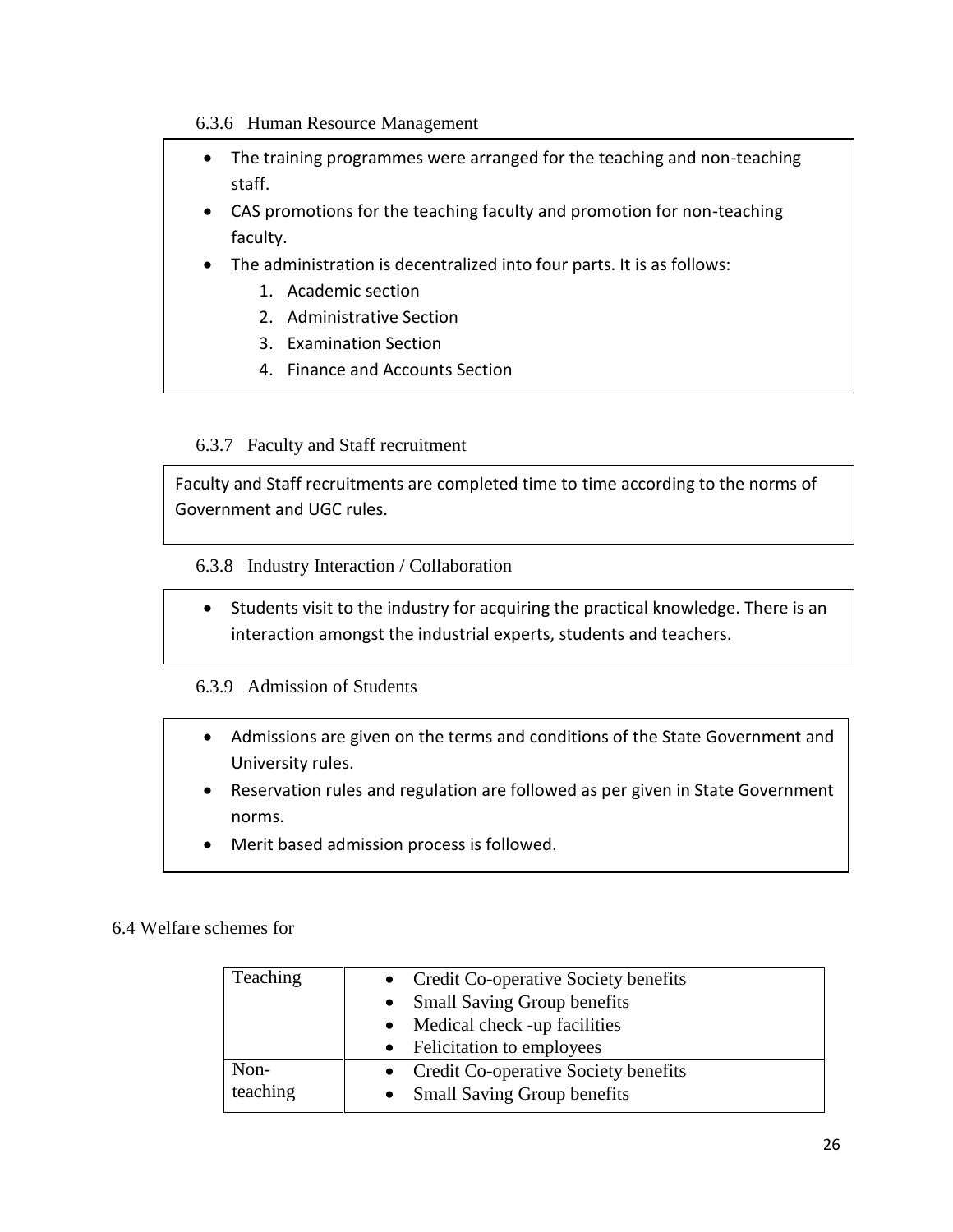|                 | Replacement leave<br>$\bullet$<br>$\bullet$ Medical check- up facilities<br>Provide uniform cloth to class IV<br>$\bullet$<br>• Felicitation to employees |
|-----------------|-----------------------------------------------------------------------------------------------------------------------------------------------------------|
| <b>Students</b> | Free Health check- up, blood group check- up, Concession<br>in fees for economically backward students                                                    |

| 6.5 Total corpus fund generated |
|---------------------------------|
|---------------------------------|



6.6 Whether annual financial audit has been done Yes  $\boxed{1}$  No √

6.7 Whether Academic and Administrative Audit (AAA) has been done?

| Audit Type     | External |                                        | Internal |                                     |
|----------------|----------|----------------------------------------|----------|-------------------------------------|
|                | Yes/No   | Agency                                 | Yes/No   | Authority                           |
| Academic       | Yes      | University                             | Yes      | College Academic<br>Committee       |
| Administrative | Yes      | Joint Director,<br>Higher<br>Education | Yes      | College Administrative<br>Committee |

6.8 Does the University/ Autonomous College declares results within 30 days?

| For UG Programmes | Y es- | N <sub>0</sub> |  |
|-------------------|-------|----------------|--|
|                   |       |                |  |

For PG Programmes Yes

|  | N٥ |
|--|----|
|--|----|

6.9 What efforts are made by the University/ Autonomous College for Examination Reforms?

- The college follows the MCQ pattern at UG level.
- The internal assessment of 30 marks is conducted twice of each paper for UG courses. In this way, two exams conducted for each semester and then the marks are converted into 10 marks. This pattern is followed.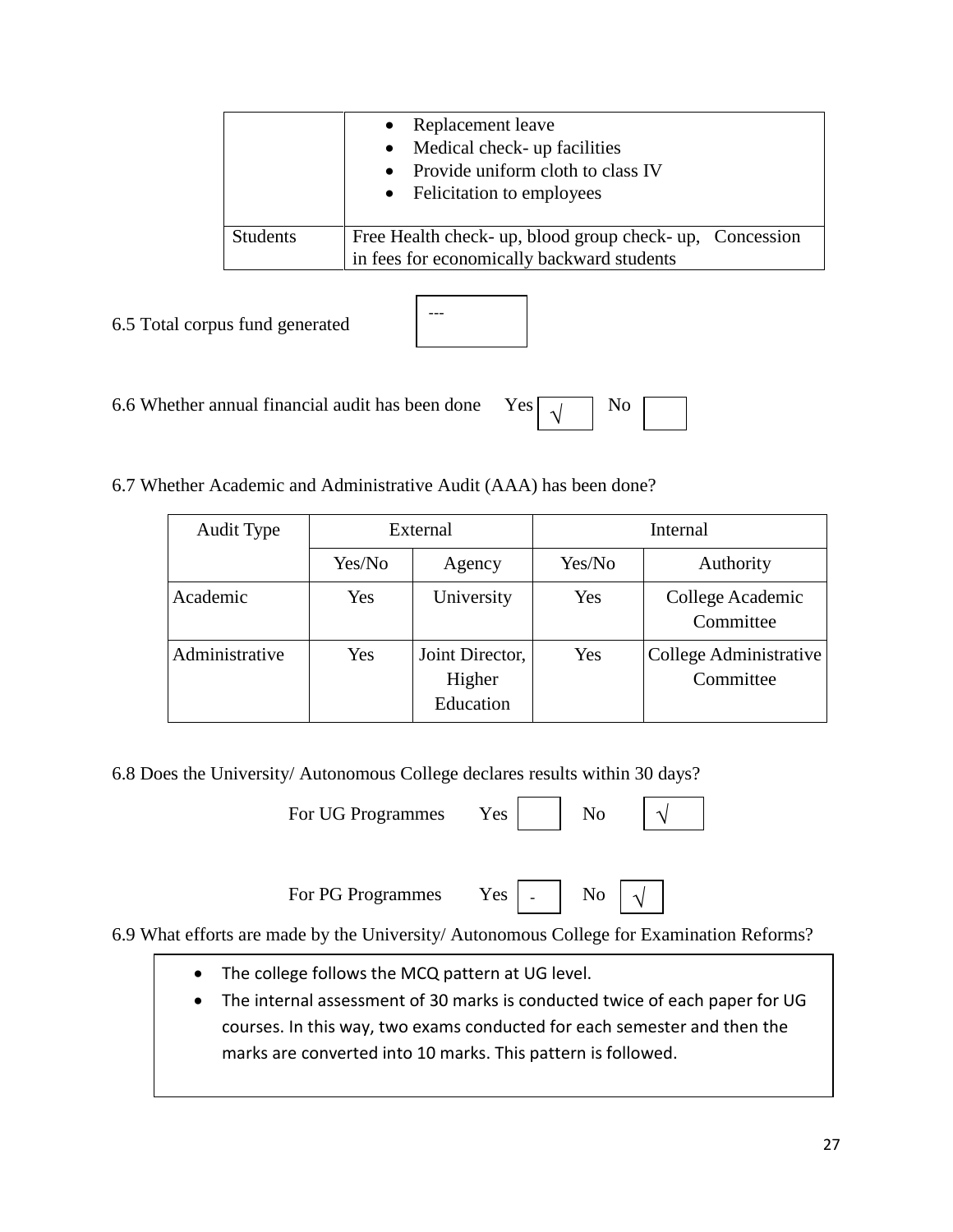6.10 What efforts are made by the University to promote autonomy in the affiliated/constituent colleges?

University promotes 'A' Grade colleges for taking the autonomy. The college organized a one day institutional level seminar on "Necessity of Autonomous Status for Traditional Colleges".

6.11 Activities and support from the Alumni Association

The college formed Alumni Association. The Alumni registered the names. The college organizes a get together programme for them.

6.12 Activities and support from the Parent – Teacher Association

The parents participate in the induction programme.

6.13 Development programmes for support staff

- Provided uniform at free of cost to them.
- Free Health check- up through Health check- up camp.

6.14 Initiatives taken by the institution to make the campus eco-friendly

The institutions are taken the efforts to make the campus eco-friendly such as:

- Tree plantation programme is organized in the college campus.
- Use of solar system for the students in the hostel.
- Campus cleanliness programme is organized for cleaning the campus
- To avoid the use of plastic, the campus is made polythene free.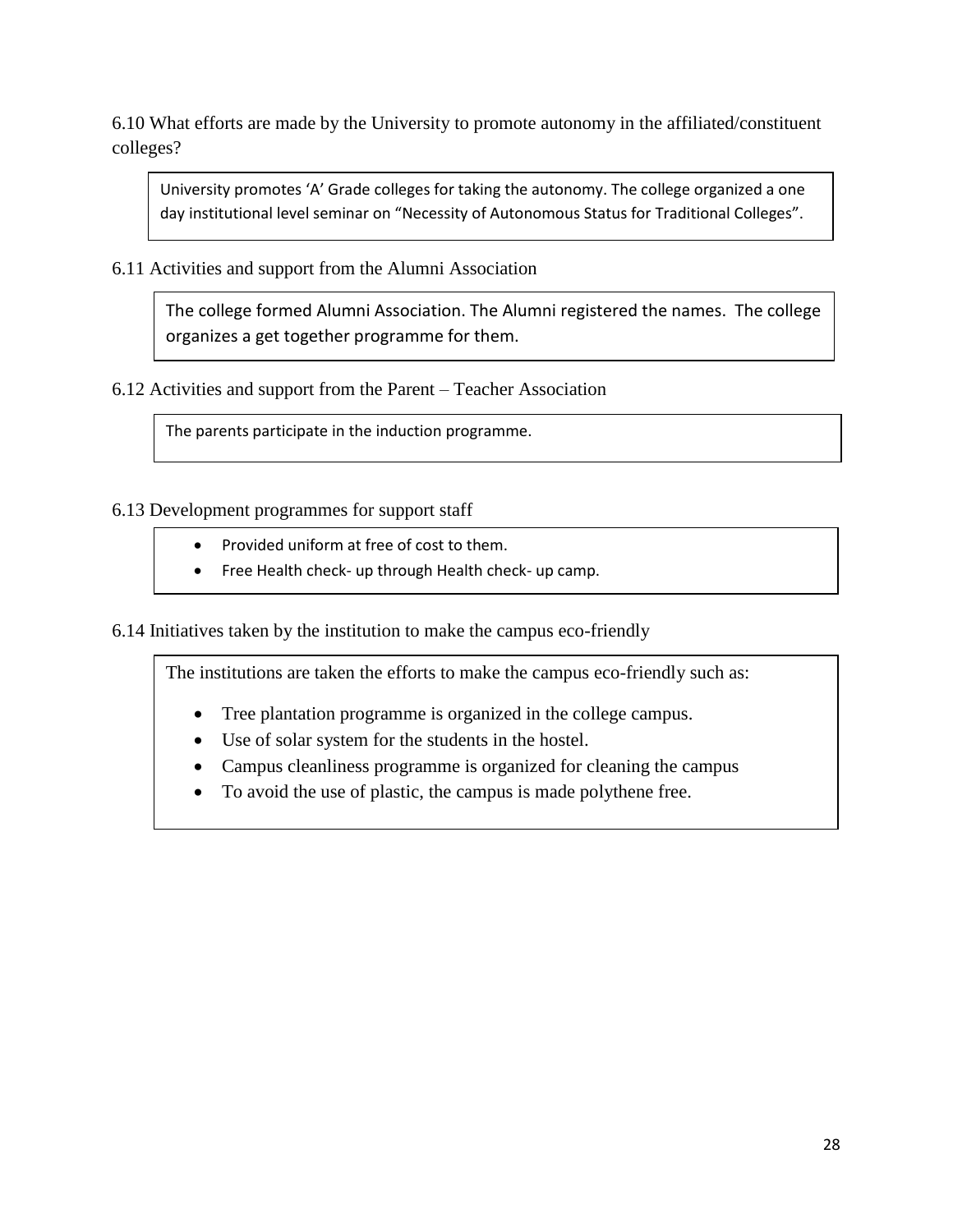# **Criterion – VII**

#### **7. Innovations and Best Practices**

7.1 Innovations introduced during this academic year which have created a positive impact on the functioning of the institution. Give details.

- Decentralization of the administration.
- Formation of various committees.
- UGC -COP programmes in computer Hardware and Fashion Design.
- UGC- Special Assistance Programmes Human Rights and Functional Hindi.
- Wi-Fi facility, free internet access to students.
- Use of ICT in teaching learning process.
- Master timetable
- CMS software in office administration
- Use of Library Management system OPAC in library.
- Purchased number of books and journals.
- Induction programme for newly admitted students.
- Organization of Research Festival ate College, District and University level.
- Training programme for teaching and non-teaching staff.
- Organised the programmes on competence building initiatives of students.
- Indoor –outdoor sports activities.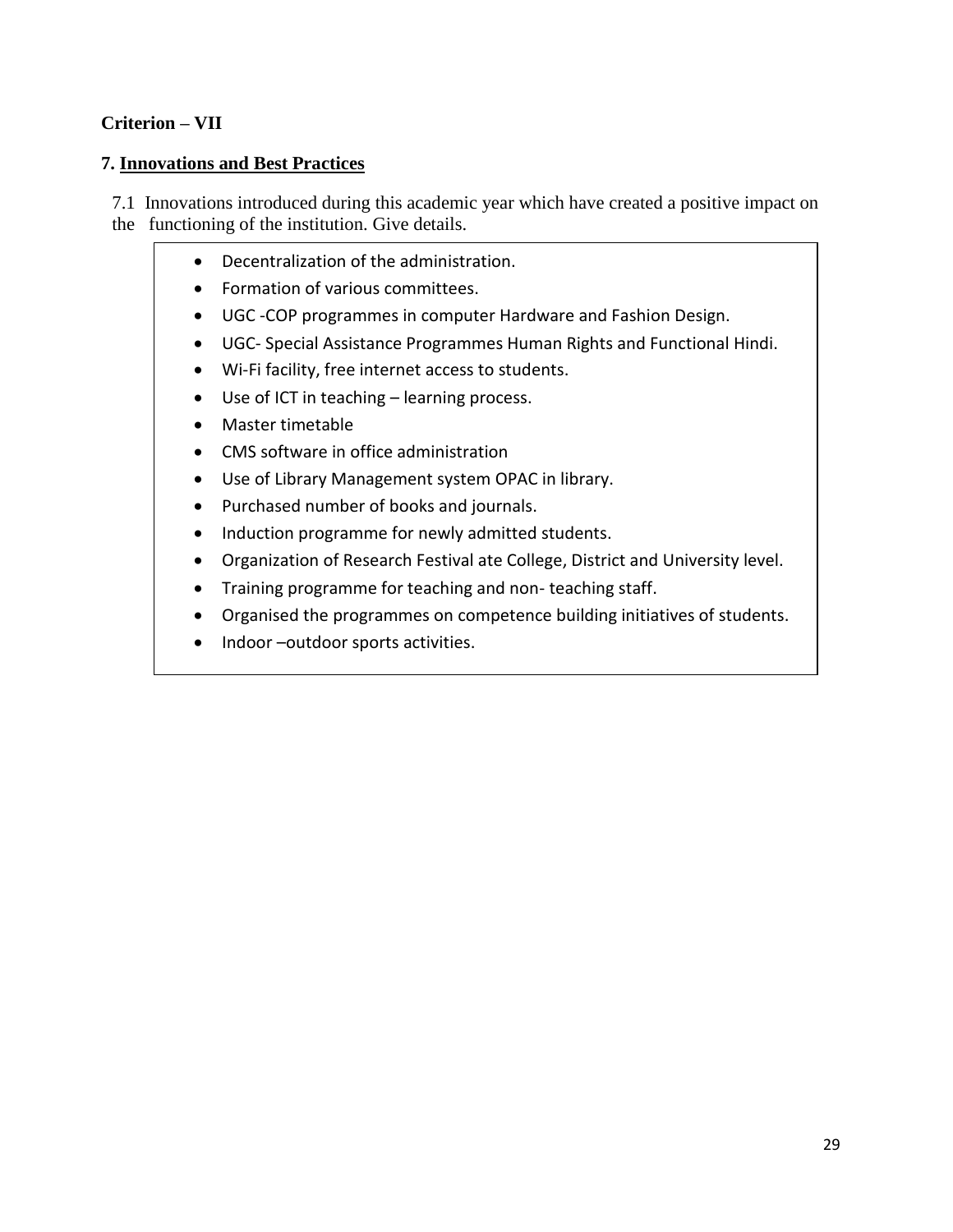7.2 Provide the Action Taken Report (ATR) based on the plan of action decided upon at the beginning of the year

- Organized induction programme for new comers
- Analysed the University results
- Celebrated the 'World Population Day'
- Organization of Institutional Level One Day Seminar on 'Necessity of Autonomous Status for Traditional Colleges' on 17 /07/ 2013
- Organization of One Day District Level Workshop on 'Avishkar' Research Awareness by the Institution in collaboration with the Parent University on 23/07/2013
- Students enrolled for N.S. S.
- Formed Students Council
- Students Participated in Intercollegiate tournament held at Renapur
- Celebrated Sadbhavana Din and on the occasion of Sadbhavana Din organized Blood Donation ,Health Check Camp and Tree plantation programme
- Celebrated Educational Week from 17 Sept. to 24 Sept.
- Celebrated NSS Day
- Conducted Internal Exams of the University for all courses
- Trained the students for the Participation in Inter-University tournament
- Organization of College Level Research Festival 'Avishkar'
- participated the students in University Youth Festival
- Organization of One Day District Level Research Festival 'Avishkar' by the Institution in collaboration with the Parent University on 18/10/2013
- Prepared UGC proposals such as B.Voc. RUSA CPE etc.
- Celebrated Bhartiya Sanvidhan Din
- Celebrated World AIDS Day
- Organized special Annual NSS camp at Brahmangaon Dist. Parbhani
- Organized cultural and educational programmes
- Organization of University Level Research Festival 'Avishkar -2013' by the Institution in collaboration with the Parent University on 26 -27 December 2013
- Organized Late Sow. Kamaltai Jamkar 'Darpan Puraskar'
- Conducted Annual Social Gathering and cultural programmes
- Organized Late Raosaheb Jamkar State Level Elocution Competition for Women
- Organized academic and administration programmes for teaching and non-teaching staff
- Organized workshop on Soft Skill and Personality Development.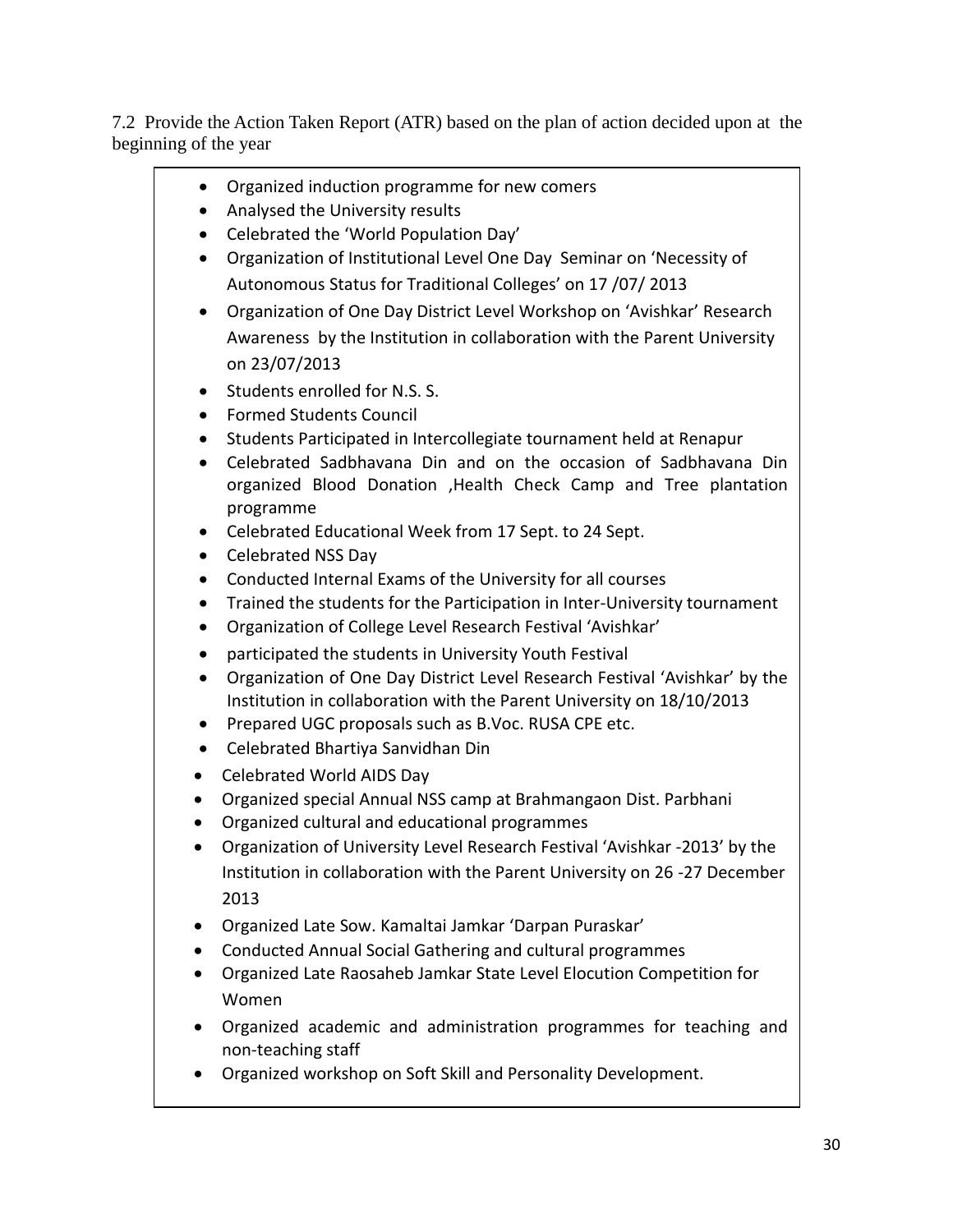7.3 Give two Best Practices of the institution *(please see the format in the NAAC Self-study Manuals)*

- College Refresher Course
- Publication of occasional college magazine 'Bridge of Friendship'
- Induction programme for newly admitted students.
- Books provided to senior citizens.
- Wi-Fi and free access of internet to all

# *\*Provided the details in annexure*

7.4 Contribution to environmental awareness / protection

The college formed Nature Club. Through this club the various plants have been planted and environmental awareness and protection is taken into consideration. The students are taught the importance of environment. For this, the third year students of each stream have been prescribed a separate paper entitled *Environmental Studies* in their syllabus as compulsory subject.

7.5 Whether environmental audit was conducted? Yes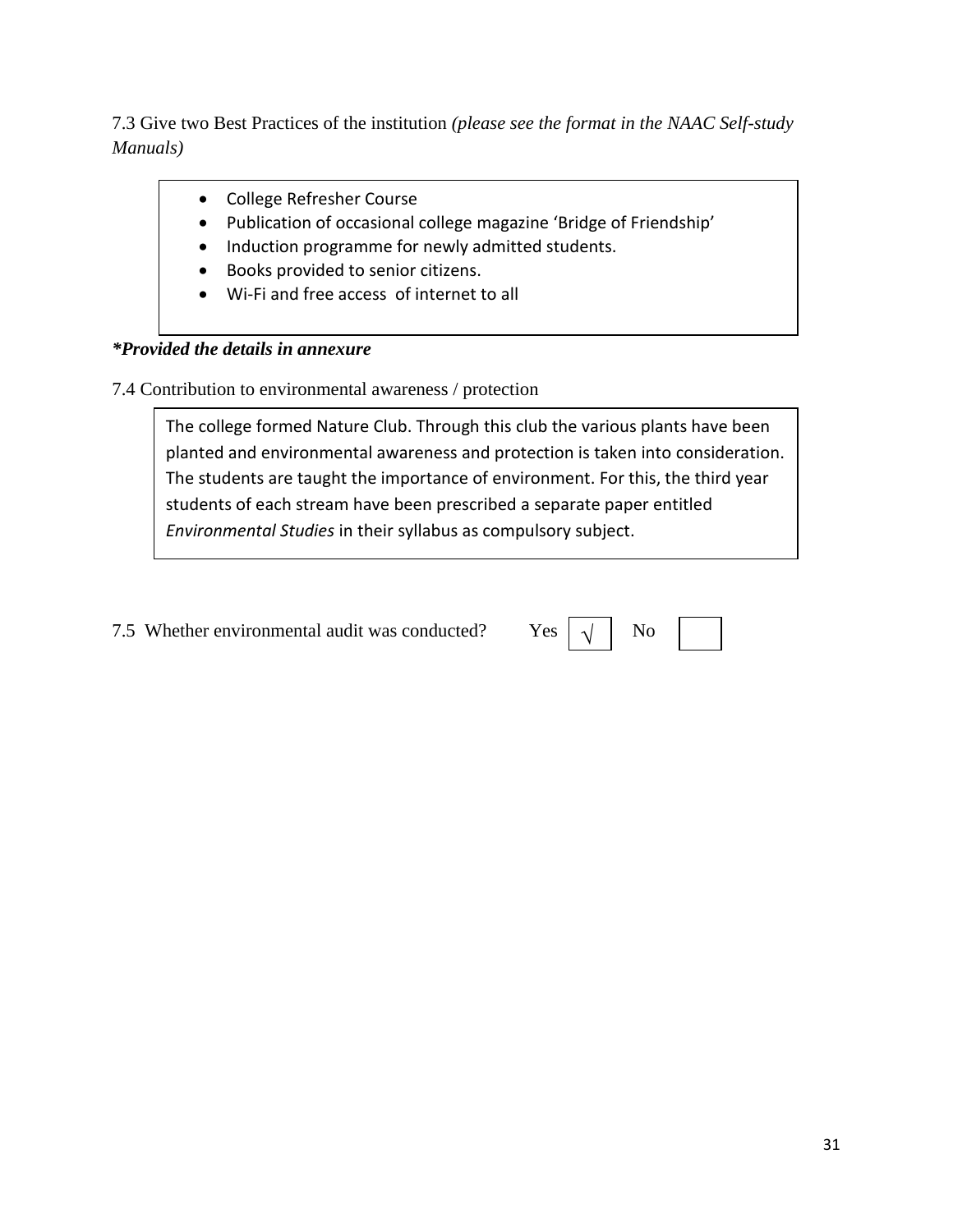7.6 Any other relevant information the institution wishes to add. (for example SWOT Analysis)

# **Strength**

- Location of the College
- First women College in the District and only one 'A' grade women college in Marathwada Region.
- Free educational environment especially for girl students.
- Wi-Fi facility made available in college campus for all the students and teachers.
- Separate two women hostel.
- Well equipped sports facilities.

# **Weaknesses**

- Sometime dropout rate became higher.
- Less placement possibilities for students.
- Less linkage with industries
- Tendency of rural people
- Lack of consultancies
- Low paying capacity of the students.

# **Opportunities**

- Enhancement of women education literacy.
- Opportunities in Rider Group for women.
- More opportunities in Women entrepreneurship.

# **Threats**

- Competition with general/ Coeducational colleges.
- Decline of strength due to marriage of girls.
- Social thoughts and traditions.
- Security and protective problems.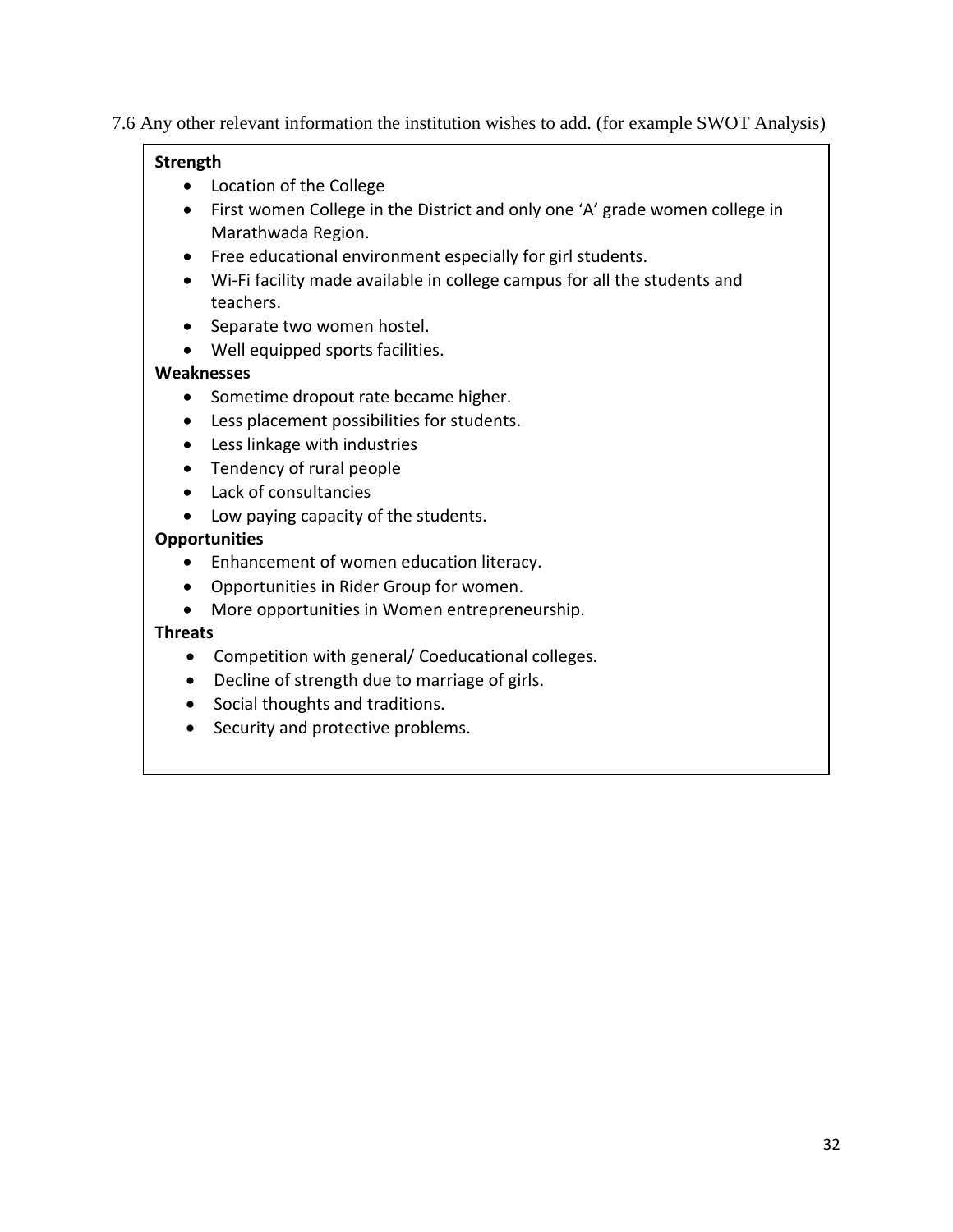# 8.**Plans of institution for next year**

- To review of earlier action Plan and preparation of next year action Plan.
- To start new degree programme that is B.Voc. in I.T. and Fashion Technology.
- To organize a one day State level sports seminar.
- To organize the workshop on research methodology.
- To motivate the faculty to submit the research proposals for research projects.
- To promote the faculty to involve in research activities.
- To organize Seminars and Conferences to create research culture among the Staff and students.
- To form API Verification Committee.
- Computerization of all the administrative working.
- Introduce new certificate course in Spoken English.
- To establish various associations in various subjects.
- To make MoU with industry and Some GOs and NGOs.
- To apply for UGC- CPE status
- To apply for RUSA

*Name Dr. Devidas R. Bhagwat Name: Dr. Vasant K. Bhosle* 

*Signature of the Coordinator, IQAC Signature of the Chairperson, IQAC*

*\_\_\_\_\_\_\_\*\*\*\_\_\_\_\_\_\_*

*\_\_\_\_\_\_\_\_\_\_\_\_\_\_\_\_\_\_\_\_\_\_\_\_\_\_\_\_\_\_\_ \_\_\_\_\_\_\_\_\_\_\_\_\_\_\_\_\_\_\_\_\_\_\_\_\_\_\_\_\_\_\_*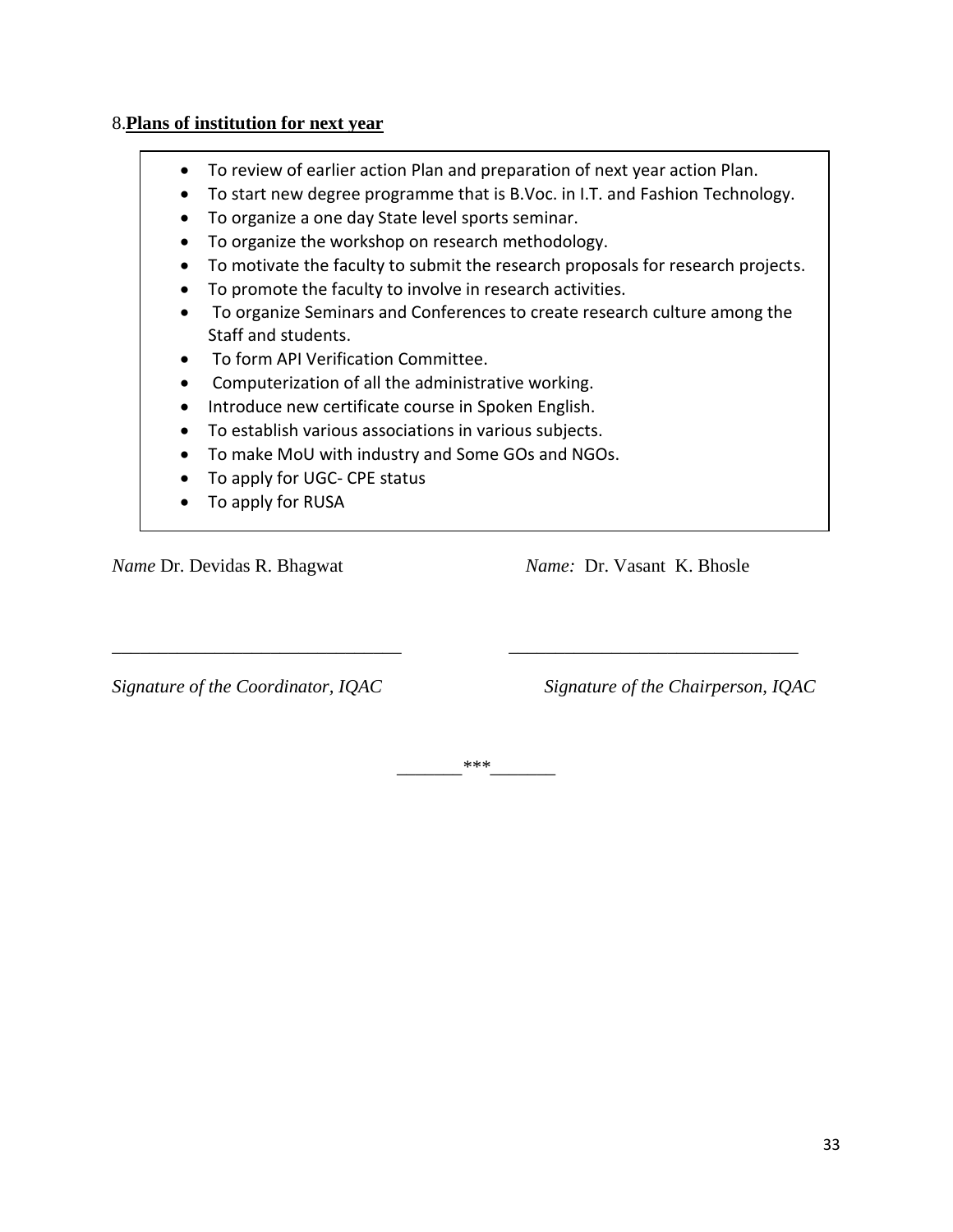#### **ANNEXURE I**

# **Nutan Vidya Mandir Education Society's**

# **Late Sow Kamaltai Jamkar Mahila Mahavidyalaya, Parbhani**

#### **Academic Year 2013-2014**

# **Plan of Action and Achievements**

| <b>First Term -</b>      | 17/06/2013 to 20/10/2013                  |
|--------------------------|-------------------------------------------|
| <b>Second Term-</b>      | 15/11/2013 to 01/05/2014                  |
| <b>Winter Vacation –</b> | 21/10/2013 to 14/11/2013                  |
|                          | Summer Vacation- 02/05/2014 to 15/06/2014 |

**Winter University Exams- 08/10/2013 Summer University Exams- 18/03/2014**

# **FIRST TERM**

| <b>PLAN OF ACTION</b>                                                                                                                                                                                                                                                                                                                                                      | <b>ACHIVEMENTS</b>                                                                                                                                                                                                                                                                                                                                                                                                      |  |  |
|----------------------------------------------------------------------------------------------------------------------------------------------------------------------------------------------------------------------------------------------------------------------------------------------------------------------------------------------------------------------------|-------------------------------------------------------------------------------------------------------------------------------------------------------------------------------------------------------------------------------------------------------------------------------------------------------------------------------------------------------------------------------------------------------------------------|--|--|
|                                                                                                                                                                                                                                                                                                                                                                            | July                                                                                                                                                                                                                                                                                                                                                                                                                    |  |  |
| of<br>Admission<br>Commencement<br>$\bullet$<br>process                                                                                                                                                                                                                                                                                                                    | Formed of Admission Committee<br>$\bullet$                                                                                                                                                                                                                                                                                                                                                                              |  |  |
| To conduct Staff meeting                                                                                                                                                                                                                                                                                                                                                   | <b>Conducted Staff meeting</b>                                                                                                                                                                                                                                                                                                                                                                                          |  |  |
| To Prepare the<br>category<br>wise<br>$\bullet$<br>$\sigma$ f<br>students<br>statement<br>and<br>completion of eligibility process<br>To organize induction programme<br>$\bullet$                                                                                                                                                                                         | Prepared the list of category wise<br>statement of students and completed<br>the eligibility process<br>Organized induction programme for                                                                                                                                                                                                                                                                               |  |  |
| for new comers                                                                                                                                                                                                                                                                                                                                                             | new comers                                                                                                                                                                                                                                                                                                                                                                                                              |  |  |
| To analyse University result<br>To Celebrate 'World Population<br>Day'<br>To organize of Institutional Level<br>One Day Seminar on 'Necessity of<br>Autonomous Status for Traditional<br>Colleges'<br>To organization a One Day District<br>Level Workshop on 'Avishkar'<br>Research Awareness by the<br>Institution in collaboration with the<br><b>Parent University</b> | Analysed the University results<br>Celebrated the 'World Population<br>Day'<br>Organization of Institutional Level<br>$\bullet$<br>One Day Seminar on 'Necessity of<br><b>Autonomous Status for Traditional</b><br>Colleges' on 17/07/2013<br>Organization of One Day District<br>Level Workshop on 'Avishkar'<br>Research Awareness by the<br>Institution in collaboration with the<br>Parent University on 23/07/2013 |  |  |
| <b>August</b>                                                                                                                                                                                                                                                                                                                                                              |                                                                                                                                                                                                                                                                                                                                                                                                                         |  |  |
| To Enroll the students in N.S.S.                                                                                                                                                                                                                                                                                                                                           | Students enrolled for N.S. S.                                                                                                                                                                                                                                                                                                                                                                                           |  |  |
| To Form Students Council                                                                                                                                                                                                                                                                                                                                                   | <b>Formed Students Council</b>                                                                                                                                                                                                                                                                                                                                                                                          |  |  |
| To Celebrate Independence Day                                                                                                                                                                                                                                                                                                                                              | Celebrated Independence Day                                                                                                                                                                                                                                                                                                                                                                                             |  |  |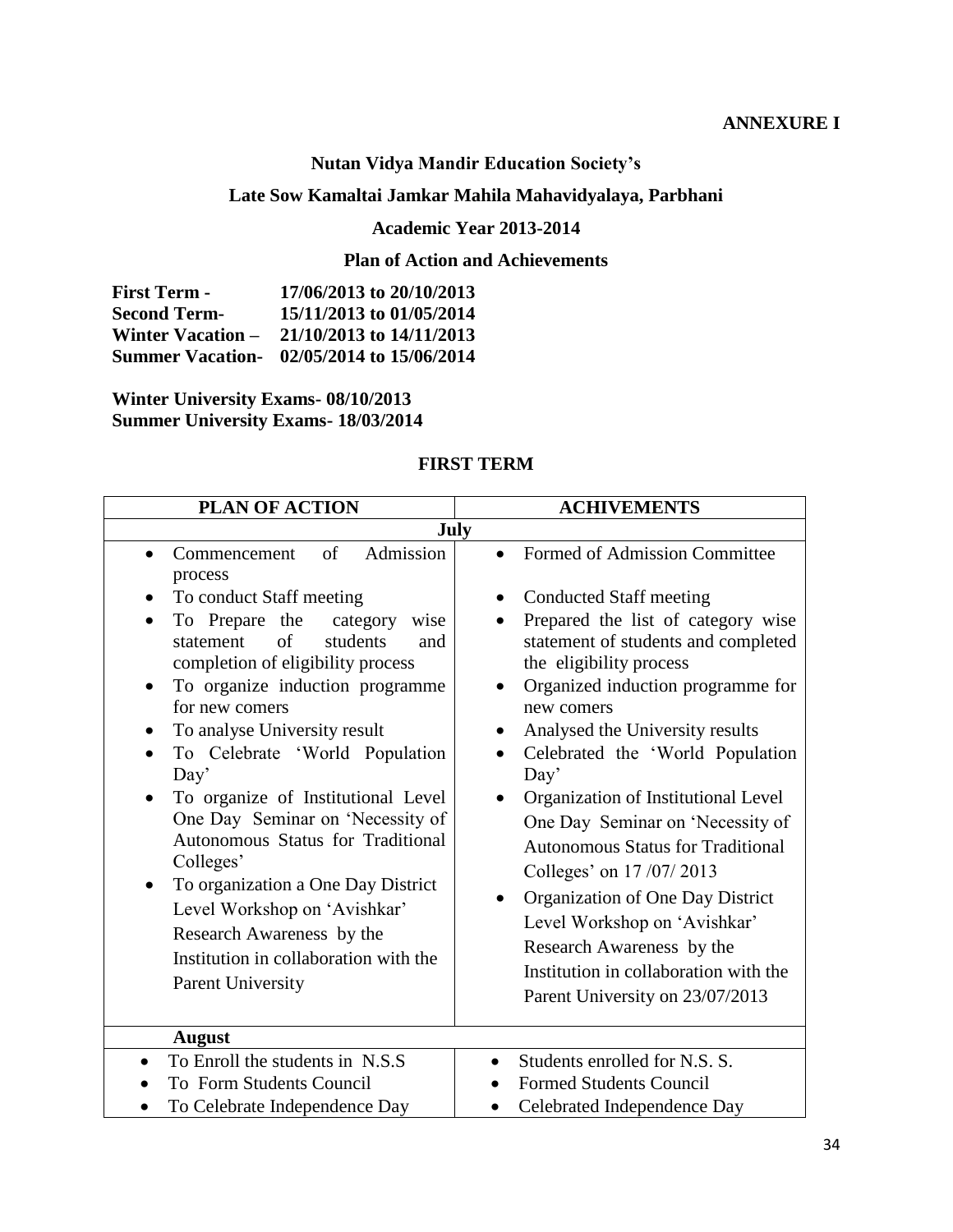| To Coach the students for the<br>$\bullet$<br>Participation<br>Intercollegiate<br>in<br>tournament<br>Academic programme for<br>new<br>$\bullet$<br>faculty members<br>To Celebrate Sadbhavana Din<br>$\bullet$<br>Blood Donation and Health Check<br>Camp<br>Tree plantation programme<br>$\bullet$<br>To conduct meeting with Student<br>Council, Faculty and Management                                                                                                                                                                                                   | Participated<br>Students<br>in<br>Intercollegiate tournament held<br>at<br>Renapur<br>Celebrated Sadbhavana Din and on<br>the occasion of Sadbhavana Din<br>organized Blood Donation , Health<br>Check Camp and Tree plantation<br>programme<br>Conducted meeting with Student<br>Council, Faculty and Management                                                                                                                                                                                                                                  |  |
|------------------------------------------------------------------------------------------------------------------------------------------------------------------------------------------------------------------------------------------------------------------------------------------------------------------------------------------------------------------------------------------------------------------------------------------------------------------------------------------------------------------------------------------------------------------------------|----------------------------------------------------------------------------------------------------------------------------------------------------------------------------------------------------------------------------------------------------------------------------------------------------------------------------------------------------------------------------------------------------------------------------------------------------------------------------------------------------------------------------------------------------|--|
| September                                                                                                                                                                                                                                                                                                                                                                                                                                                                                                                                                                    |                                                                                                                                                                                                                                                                                                                                                                                                                                                                                                                                                    |  |
| To celebrate Teacher's Day<br>$\bullet$<br>To celebrate Educational Week from<br>$\bullet$<br>17 Sept. to 24 Sept.<br>To celebrate NSS Day<br>To conduct Internal Exams of the<br>$\bullet$<br>University for all courses<br>celebrate<br>Marathwada<br>To<br>Muktisangram Day and University<br><b>Foundation Day</b><br>train the<br>students<br>To<br>for<br>the<br>$\bullet$<br>Participation in Inter-University<br>tournament<br>To conduct Staff meeting<br>$\bullet$<br>To organize the College Level<br>$\bullet$<br>Research Festival 'Avishkar'<br><b>October</b> | Celebrated Teacher's Day<br>$\bullet$<br>Celebrated Educational Week from<br>$\bullet$<br>17 Sept. to 24 Sept.<br><b>Celebrated NSS Day</b><br>٠<br>Conducted Internal Exams of the<br>$\bullet$<br>University for all courses<br>Celebrated<br>Marathwada<br>$\bullet$<br>Muktisangram Day and University<br><b>Foundation Day</b><br>Trained<br>the<br>students<br>for<br>the<br>Participation in Inter-University<br>tournament<br><b>Conducted Staff meeting</b><br>$\bullet$<br>Organization of College Level<br>Research Festival 'Avishkar' |  |
|                                                                                                                                                                                                                                                                                                                                                                                                                                                                                                                                                                              |                                                                                                                                                                                                                                                                                                                                                                                                                                                                                                                                                    |  |
| To celebrate the birth anniversary of<br>Mahatma Gandhi and Lal Bahadur<br>Shastri<br>To participate the students<br>1n<br>University Youth Festival<br>To organize One Day District Level<br>Research Festival 'Avishkar' by the<br>Institution in collaboration with the<br><b>Parent University</b><br>To conduct staff meeting for the<br>review of Ist term<br>First term exam scheduled as per<br>$\bullet$<br>University schedule                                                                                                                                     | celebrated the birth anniversary of<br>$\bullet$<br>Mahatma Gandhi and Lal Bahadur<br>Shastri<br>participated<br>the<br>students<br>1n<br>$\bullet$<br>University Youth Festival<br>Organization of One Day District<br>$\bullet$<br>Level Research Festival 'Avishkar'<br>by the Institution in collaboration<br>with the Parent University<br>on<br>18/10/2013<br>conducted staff meeting for the<br>$\bullet$<br>review of Ist term<br>First term exam scheduled as per<br>University schedule                                                  |  |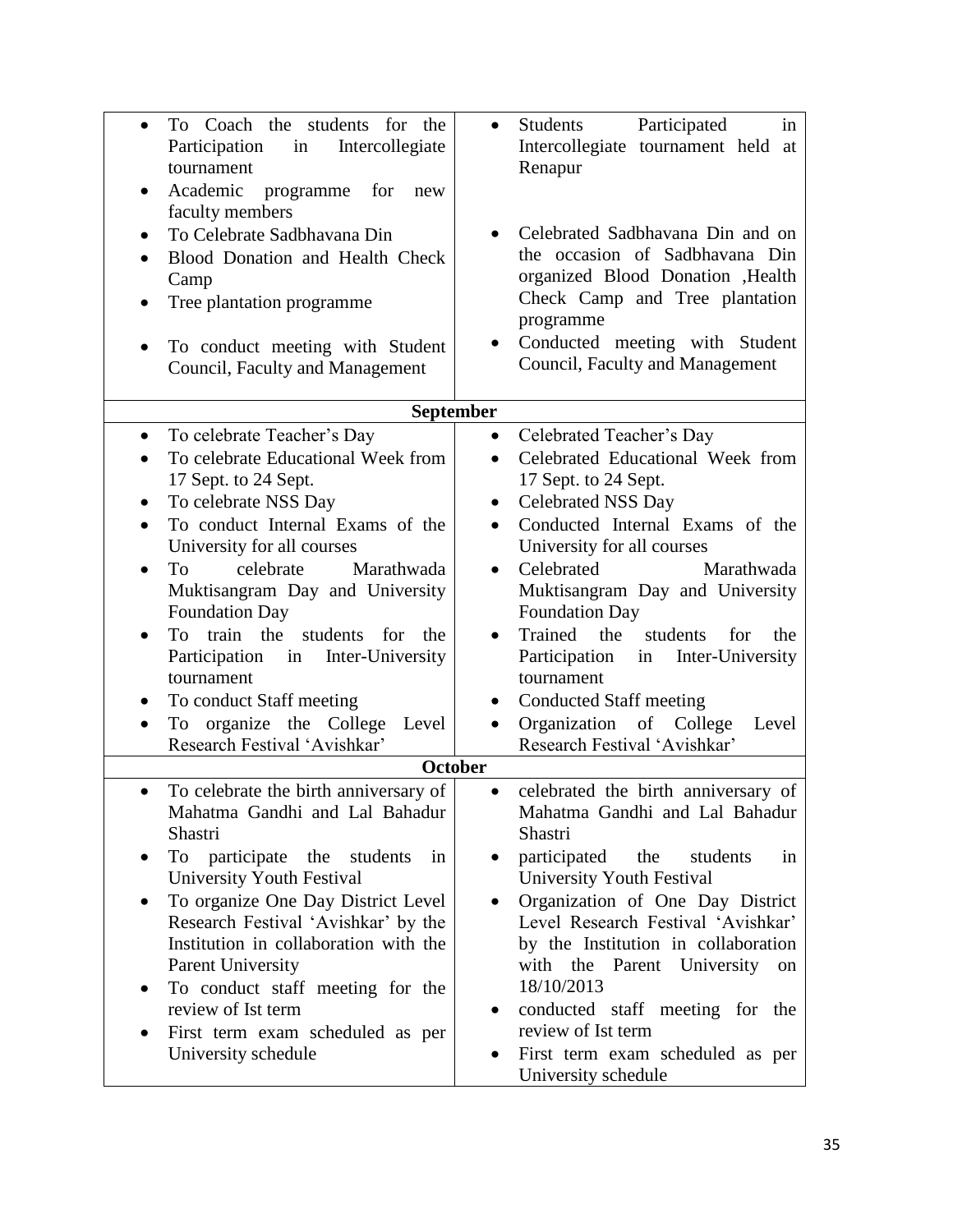# **SECOND TERM**

| <b>PLAN OF ACTION</b>                                                                                                                                                                                                                                                                                                                                                                                                                                                                             | <b>ACHIVEMENTS</b>                                                                                                                                                                                                                                                                                                                                                                                                                                                                                                                                          |  |
|---------------------------------------------------------------------------------------------------------------------------------------------------------------------------------------------------------------------------------------------------------------------------------------------------------------------------------------------------------------------------------------------------------------------------------------------------------------------------------------------------|-------------------------------------------------------------------------------------------------------------------------------------------------------------------------------------------------------------------------------------------------------------------------------------------------------------------------------------------------------------------------------------------------------------------------------------------------------------------------------------------------------------------------------------------------------------|--|
| <b>November</b>                                                                                                                                                                                                                                                                                                                                                                                                                                                                                   |                                                                                                                                                                                                                                                                                                                                                                                                                                                                                                                                                             |  |
| First term exam scheduled as per<br>$\bullet$<br>University schedule<br>Paper evaluation programme<br>of<br>University exam<br>Meeting with the Management<br>$\bullet$<br>To prepare NAAC AQAR<br>To prepare UGC proposals<br>To celebrate Bhartiya Sanvidhan<br>$\bullet$<br>Din                                                                                                                                                                                                                | First term exam scheduled as per<br>$\bullet$<br>University schedule<br>Paper evaluation programme<br>of<br>University exam<br>Conducted meeting<br>with<br>the<br>Management<br>Prepared UGC proposals such as<br>$\bullet$<br>B.Voc. RUSA CPE etc.<br>Celebrated Bhartiya Sanvidhan Din<br>$\bullet$                                                                                                                                                                                                                                                      |  |
| <b>December</b>                                                                                                                                                                                                                                                                                                                                                                                                                                                                                   |                                                                                                                                                                                                                                                                                                                                                                                                                                                                                                                                                             |  |
| To celebrate World AIDS Day<br>$\bullet$<br>To conduct Educational Tour<br>To organize special Annual NSS<br>$\bullet$<br>camp<br>To organize cultural and educational<br>$\bullet$<br><b>UGC</b><br>under<br>programmes<br>programmes<br>To conduct meeting with staff<br>To organize the University Level<br>$\bullet$<br>Research Festival 'Avishkar -2013'<br>by the Institution in collaboration<br>with the Parent University To<br>organize Late Sow. Kamaltai Jamkar<br>'Darpan Puraskar' | Celebrated World AIDS Day<br>$\bullet$<br><b>Conducted Educational Tour</b><br>Organized special Annual<br><b>NSS</b><br>$\bullet$<br>Brahmangaon<br>Dist.<br>camp<br>at<br>Parbhani<br>Organized cultural and educational<br>$\bullet$<br>programmes<br>Conducted meeting with staff<br>$\bullet$<br>Organization of University Level<br>$\bullet$<br>Research Festival 'Avishkar -2013'<br>by the Institution in collaboration<br>with the Parent University on 26 -27<br>December 2013<br>Organized Late<br>Sow.<br>Kamaltai<br>Jamkar 'Darpan Puraskar' |  |
| <b>January</b>                                                                                                                                                                                                                                                                                                                                                                                                                                                                                    |                                                                                                                                                                                                                                                                                                                                                                                                                                                                                                                                                             |  |
| To conduct Annual Social Gathering<br>$\bullet$<br>and cultural programmes<br>To celebrate the birth anniversary of<br>Savitribai Phule<br>To celebrate Republic Day<br>To organize Late Raosaheb Jamkar<br>State Level Elocution Competition<br>for Women                                                                                                                                                                                                                                        | Conducted Annual Social Gathering<br>$\bullet$<br>and cultural programmes<br>Celebrated the birth anniversary of<br>Savitribai Phule<br><b>Celebrated Republic Day</b><br>Organized Late Raosaheb Jamkar<br>$\bullet$<br>State Level Elocution Competition<br>for Women                                                                                                                                                                                                                                                                                     |  |
| February                                                                                                                                                                                                                                                                                                                                                                                                                                                                                          |                                                                                                                                                                                                                                                                                                                                                                                                                                                                                                                                                             |  |
| academic<br>To<br>organize<br>and<br>$\bullet$<br>administration<br>for<br>programmes<br>teaching and non-teaching staff<br>To conduct meeting with staff<br>To conduct Internal Exams of the                                                                                                                                                                                                                                                                                                     | academic<br>Organized<br>and<br>$\bullet$<br>administration<br>for<br>programmes<br>teaching and non-teaching staff<br>Conducted meeting with staff<br>Conducted Internal Exams of the                                                                                                                                                                                                                                                                                                                                                                      |  |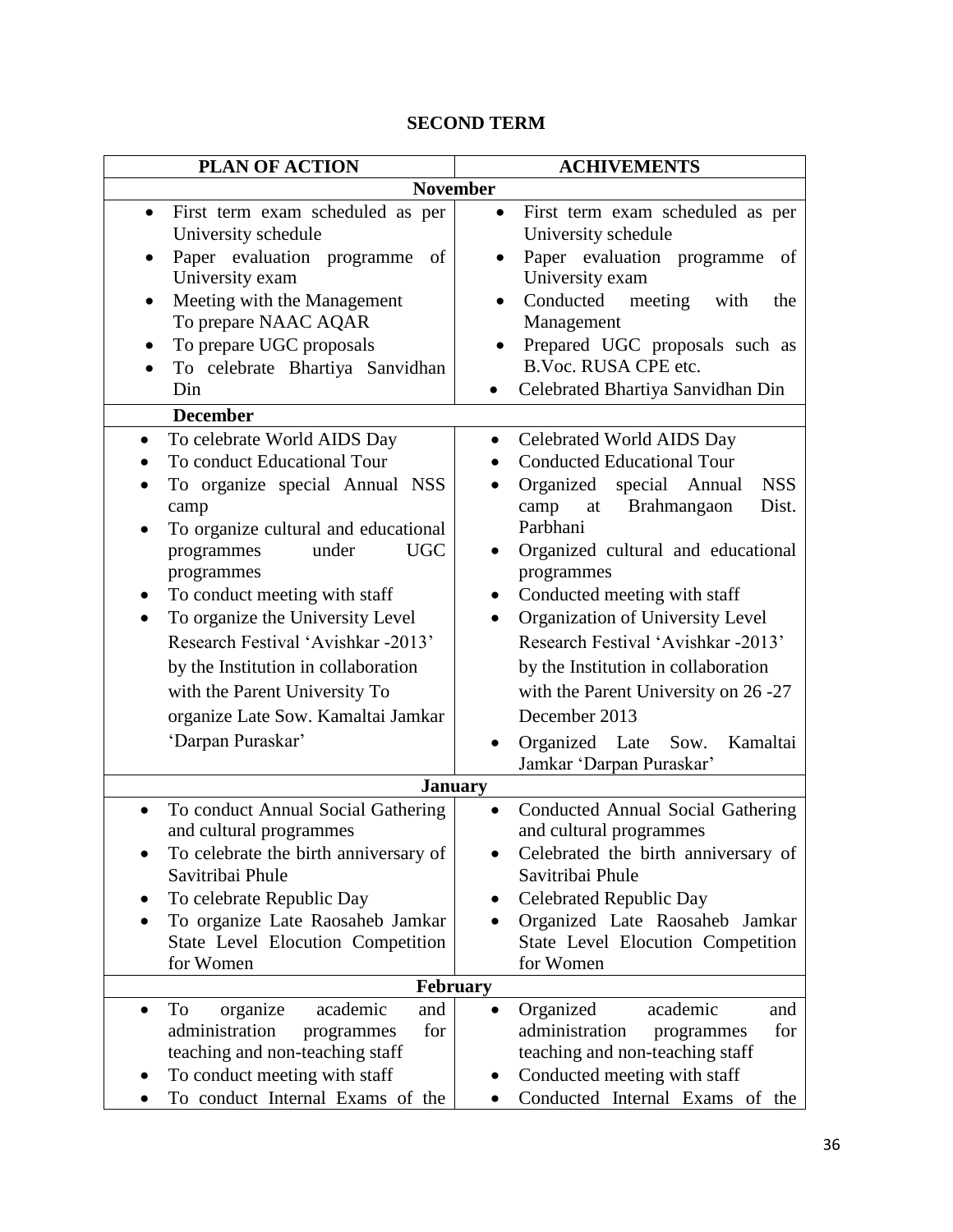| University for all courses<br>To organize workshop on Soft Skill<br>and Personality Development                                                                                                                                   | University for all courses<br>Organized workshop on Soft Skill<br>and Personality Development                                                                                                                                           |  |
|-----------------------------------------------------------------------------------------------------------------------------------------------------------------------------------------------------------------------------------|-----------------------------------------------------------------------------------------------------------------------------------------------------------------------------------------------------------------------------------------|--|
| <b>March</b>                                                                                                                                                                                                                      |                                                                                                                                                                                                                                         |  |
| To celebrate the World Women's<br>$\bullet$<br>Day<br>To organize farewell ceremony for<br>final year students<br>Second term exam scheduled as per<br>$\bullet$<br>University schedule                                           | Celebrated the World Women's Day<br>$\bullet$<br>Organized farewell ceremony for<br>final year students<br>Conducted meeting with staff<br>Second term exam scheduled as per                                                            |  |
|                                                                                                                                                                                                                                   | University schedule                                                                                                                                                                                                                     |  |
|                                                                                                                                                                                                                                   | <b>April</b>                                                                                                                                                                                                                            |  |
| To celebrate the birth anniversary of<br>$\bullet$<br>Dr. B. R. Ambedkar<br>To conduct meeting with staff<br>$\bullet$                                                                                                            | Celebrated the birth anniversary of<br>$\bullet$<br>Dr. B. R. Ambedkar<br>Conducted meeting with staff<br>$\bullet$                                                                                                                     |  |
|                                                                                                                                                                                                                                   | <b>May</b>                                                                                                                                                                                                                              |  |
| To celebrate Maharashtra Din<br>Paper evaluation programme<br>of<br>University exam<br>To submit the Annual Reports of<br>Department<br>and<br>Extra-curricular<br>activities,<br><b>PBAS</b><br><b>NAAC</b><br>and<br>Criterions | Celebrated Maharashtra Din<br>Paper evaluation programme<br>of<br>University exam<br>Submitted the Annual Reports of<br>Department<br>and<br>Extra-curricular<br>activities,<br><b>PBAS</b><br><b>NAAC</b><br>and<br>Criterions<br>June |  |
| Opening of the College                                                                                                                                                                                                            | <b>Conducted Staff meeting</b><br>$\bullet$                                                                                                                                                                                             |  |
| To conduct meeting with staff                                                                                                                                                                                                     | Prepared time table<br>$\bullet$                                                                                                                                                                                                        |  |
| To Allot committee work                                                                                                                                                                                                           | <b>Formation of Various Committees</b>                                                                                                                                                                                                  |  |
| of<br>Admission<br>Commencement<br>process                                                                                                                                                                                        | Formed of Admission Committee                                                                                                                                                                                                           |  |
| To Prepare the Annual teaching plan                                                                                                                                                                                               | Prepared Annual teaching plan                                                                                                                                                                                                           |  |
| To Allot workload                                                                                                                                                                                                                 | Allotted the workload                                                                                                                                                                                                                   |  |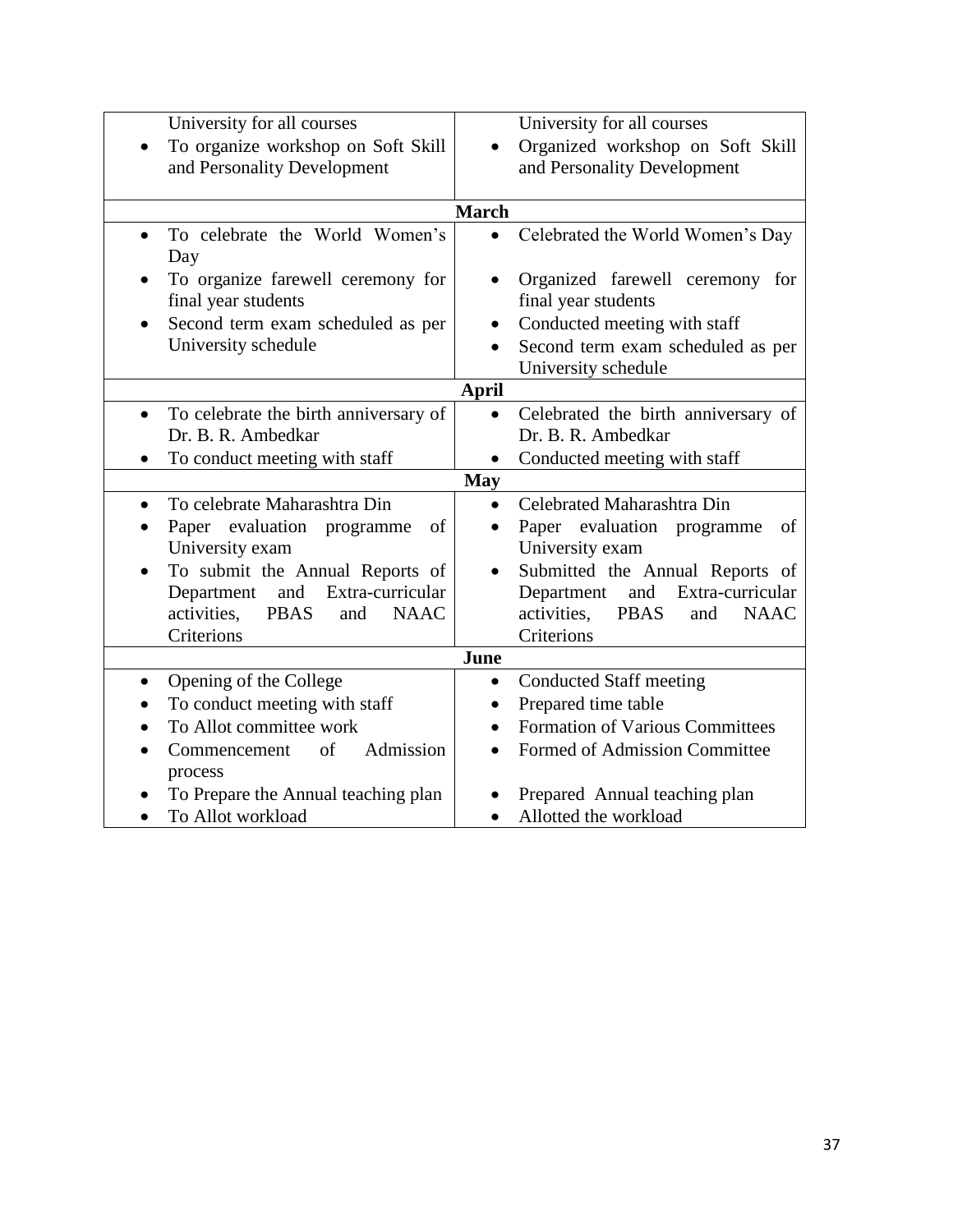#### **ANNEXURE II**

#### **Analysis of feedback form**

Analysis of feedback form is taken manually for the academic year 2013-14. Manual questionnaire is structured and feedback is taken. The analysis of feedback form is based on the following points. They are listed below:

- 1. To increase the number of text books and reference books in the library.
- 2. The Xerox facility is made available in the college campus.
- 3. Cleanliness of ladies room as well as sanitary rooms.
- 4. To increase the number of monthly magazine of competitive exams.
- 5. Internet access be made available.

After analysis the final outcome has been discussed with the IQAC for further actions.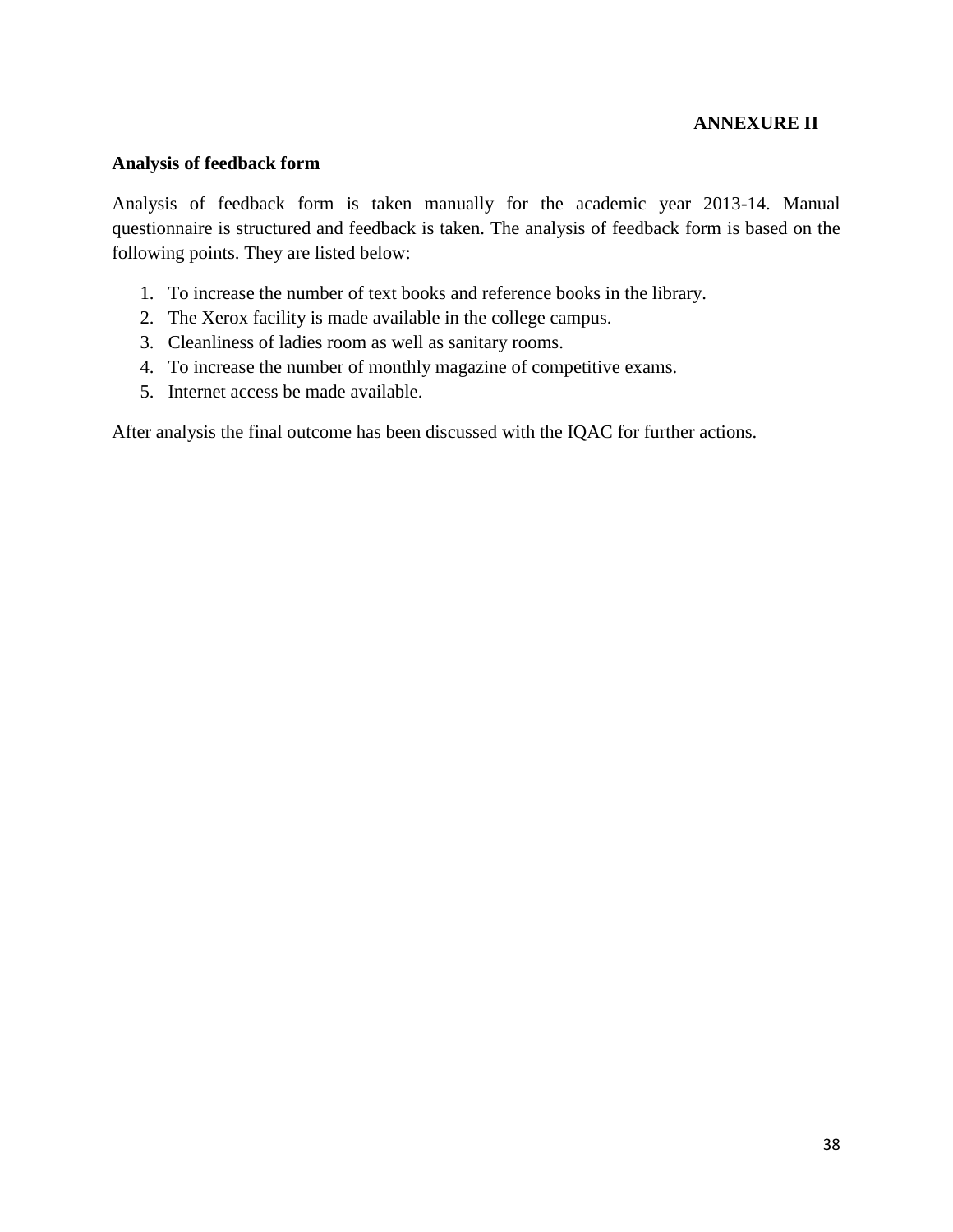#### **ANNEXURE III**

#### **Best Practice** – **I**

#### **1. Title: College Refresher Course (CRC)**

#### 2. **Goals:**

- To make aware about new or changing rules, regulations, provisions about administration & academic activities.
- To give information of exams & changes in office management.
- To promote research, extension & consultancy activities among teachers.
- To impart innovative teaching techniques in teachers.
- To introduce teachers with current trends & latest information in their subjects.
- To give information about peer reviewed journals, e-journals, seminars & workshops.
- $\bullet$  To acquaint non-teaching staff with new software  $\&$  its usages.
- To update the knowledge of teaching  $&$  non-teaching staff.

#### 3. **The Context:**

The college believes that the teachers are primary and basic source of information for students especially in our region. Students rely on them completely for knowledge. A teacher has to be updated for overall development of students. Therefore, the college organizes Refresher Course at the beginning of every academic year.

 The college also gives utmost importance to maintain the records of students carefully. So the non-teaching staff is also provided an opportunity to enhance their knowledge. A non teaching staff needs to know how to deal with students therefore they are given a training of soft skills. They are instructed hoe to keep the records sent to and received from the university.

#### **4. Practice** / **mechanism of organization and implementation:**

 This is the unique practice run exclusively in our college to enrich the knowledge of teaching and non teaching staff. The college has been organizing refresher course since June 1997. A committee has been formed under the chairmanship of principal to organize and implement the course. The course runs approximately for a week a coordinator has been appointed by the principal. He/she decides the timetable and schedule, invites the speakers, fixes the subjects etc. it starts at 10 am in the morning and ends 5 pm in the evening. It is divided in to two sessions mooring and afternoon. One session includes two resource persons, allotting each speaker 90 minutes. Coordinator also keeps record of attendance and distributes the certificates.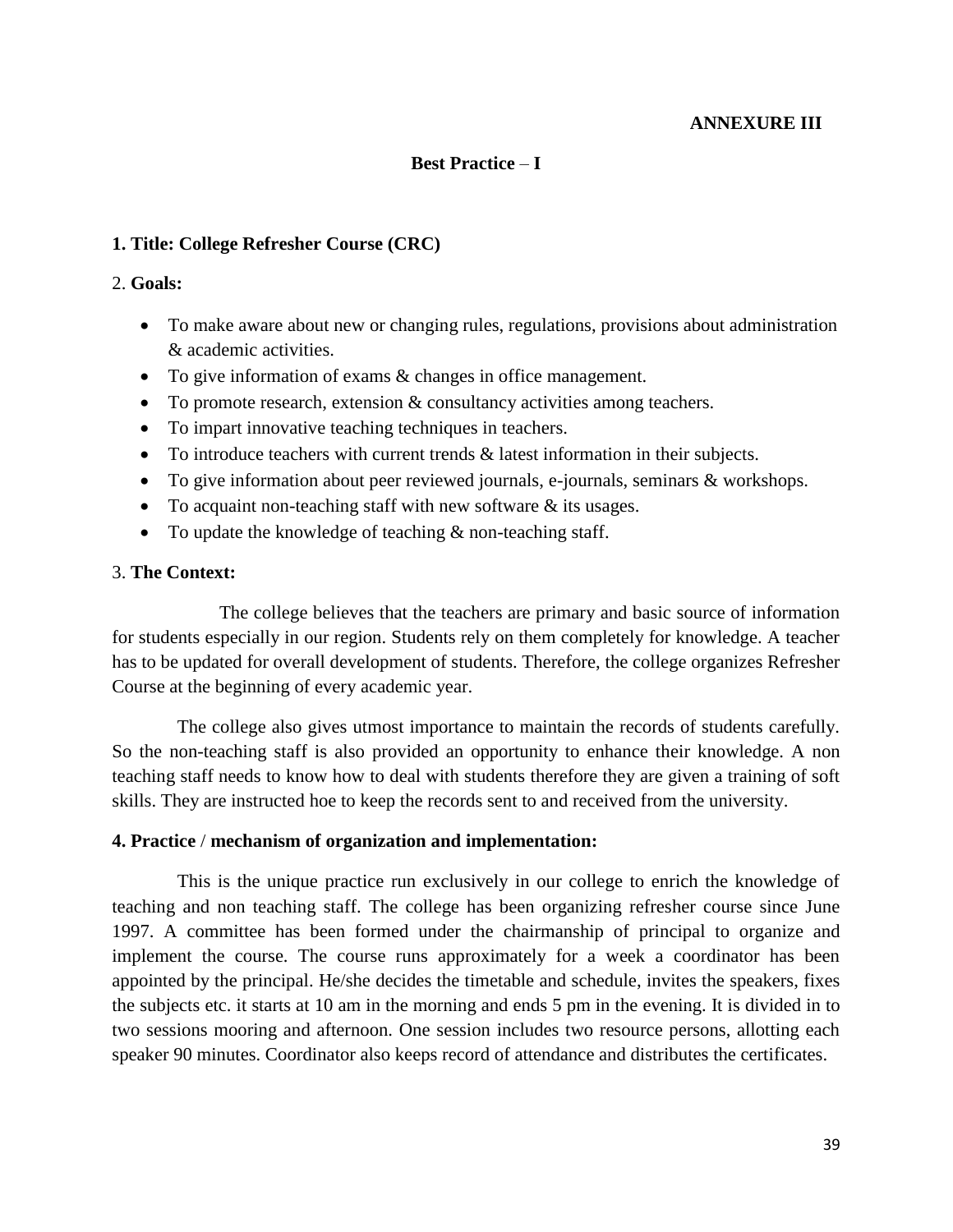The committee invites eminent and expert resource persons from various fields such as teaching, research, health, media, audit, computer, etc. the resource person delivers his/her speech on the given topic that helps to increase the knowledge of the audience.; the teachers absorbs new ideas and their doubts gets cleared as a result they encounter students with confidence and transfer their knowledge effectively.

#### **5. Evidence of success/ beneficiaries**

 Refresher course provides 49 teaching staff and 10 non-teaching staff in our college an opportunity to develop their personality. It is mandatory for all our staff as it is run exclusively for our staff, but staff from other colleges can also enroll if they want to.

 It is observed that due to this course, our teaching staff is enabled and encouraged to deliver guest lectures on various new ideas in other colleges. It has also help teachers to publish their articles in journals; present their papers in conferences and publish chapters and books.

 The college refresher course has empowered the efficiency of non teaching staff. They are capable to operate new software and techniques introduced by the university to run smoothly the process of administration. They are able to complete online procedures of administration without any error.

#### **6. Problems encountered & resources required:**

- The college refresher course does not have any financial assistance from UGC, Parent University, and State Government or from any other organization.
- It is difficult to get resource person available from nearby region.
- Parbhani city is not metro Politian or Cosmo Politian, therefore resource persons are not eager to come here.

# **7. Contact Details:**

- Name of the Principal: Dr Vasant Bhosale
- Name of the Institution: LSKJMM
- City: Parbhani
- $\bullet$  Pin code: 431401
- Accreditation Status: **'A' reaccredited**
- Phone Number: 02452 241234
- Website: www.nvmes.com
- Email: nutan-mcollege@rediffmail.com
- Mobile: 09423143837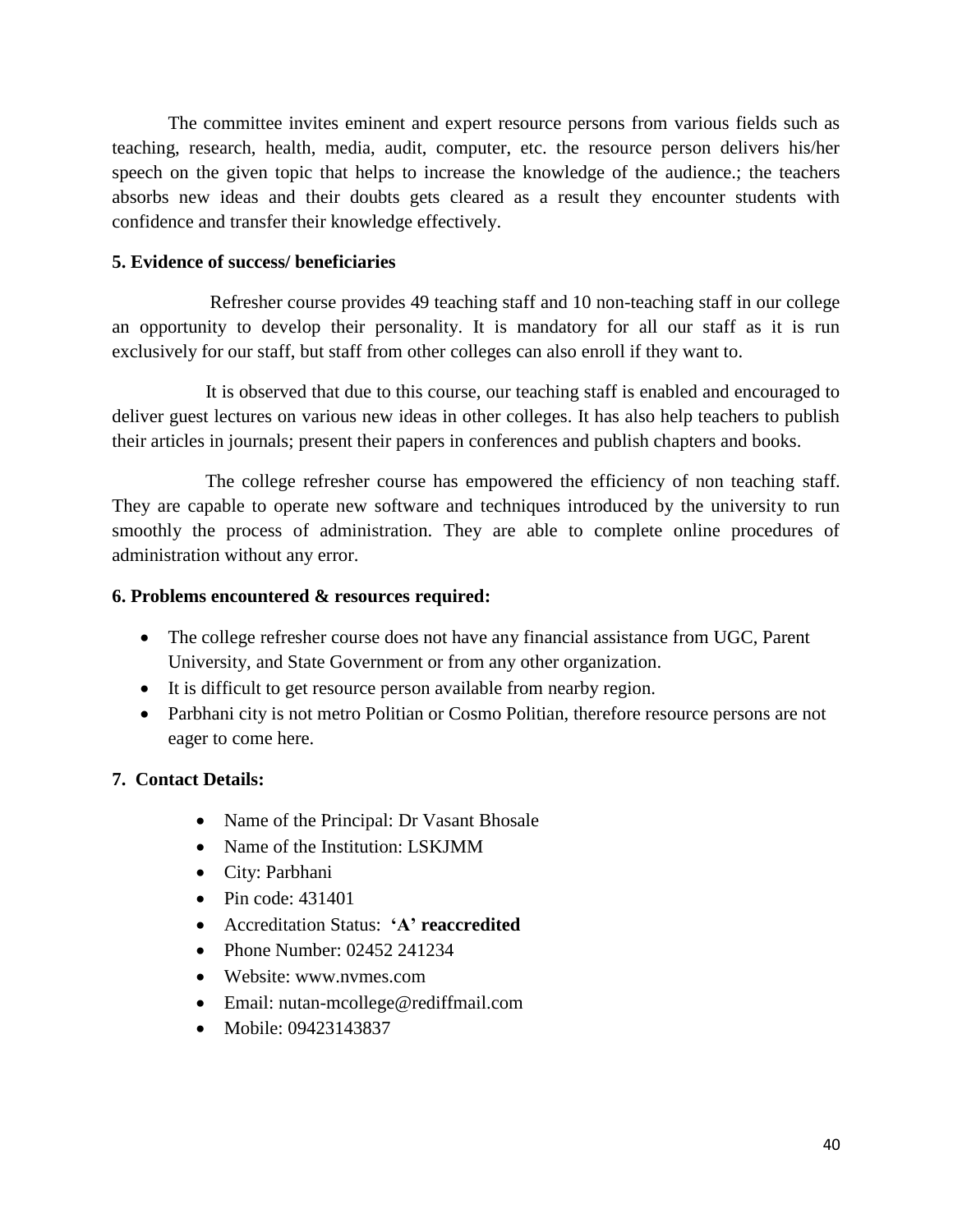# **BEST PRACTICE –II**

#### **1. Title: - Bridge of Friendship (BOF)**

#### **2. Goals:**

- To maintain equity among employees.
- To provide an opportunity to express the opinion of his\her colleagues about him/her.
- To encourage other employees to seek inspiration from her\his work.
- To preserve memories and establish friendship bond with the employee forever.
- To glorify the contribution of the employee.
- To give a platform to the employee to reveal his thoughts about the institution, colleague, work experience, challenges faced & opportunities received.
- To register the suggestion given by the employee for the future development.
- To appreciate the contribution of the employee by the management.

#### **3. Context:**

 Memories are the moments that last forever with us. The college takes initiatives to preserve the memories of the employee in the institution. The college intends to share sweet and beautiful memories of the employee with others. The college encourages employees to share emotions, feelings, thoughts and happiness of one another's. Therefore the college collects the information and keeps the record of the individual employee who is going to be retired. Bridge of Friendship is one of the media for the employees to discuss social issues through personal events and incidents. Bridge of Friendship is also useful to promote educational activities. Events and achievements even though at small scale on the part of the employee have to be appreciated and it does it well.

#### **4. Practice** / **mechanism of organization and implementation:**

 This is also the unique practice run exclusively in our college to enrich the knowledge of teaching and non teaching staff. The college has been publishing Bridge of Friendship magazine for a long time. A committee has been formed under the chairmanship of principal to organize and implement the process. A coordinator has been appointed. The coordinator is assisted by another teacher. They are given the responsibility to gather necessary data of the past of the employee who is going to be retired. Both of them together search photos, information of family background, experience, achievements, and awards of the employee.

They ask other employees to write article and maintain the record. The other employees get a chance to express personal opinion; they disclose the special moments they have spent together; they analyze the nature of the employee through poem or article; they throw light